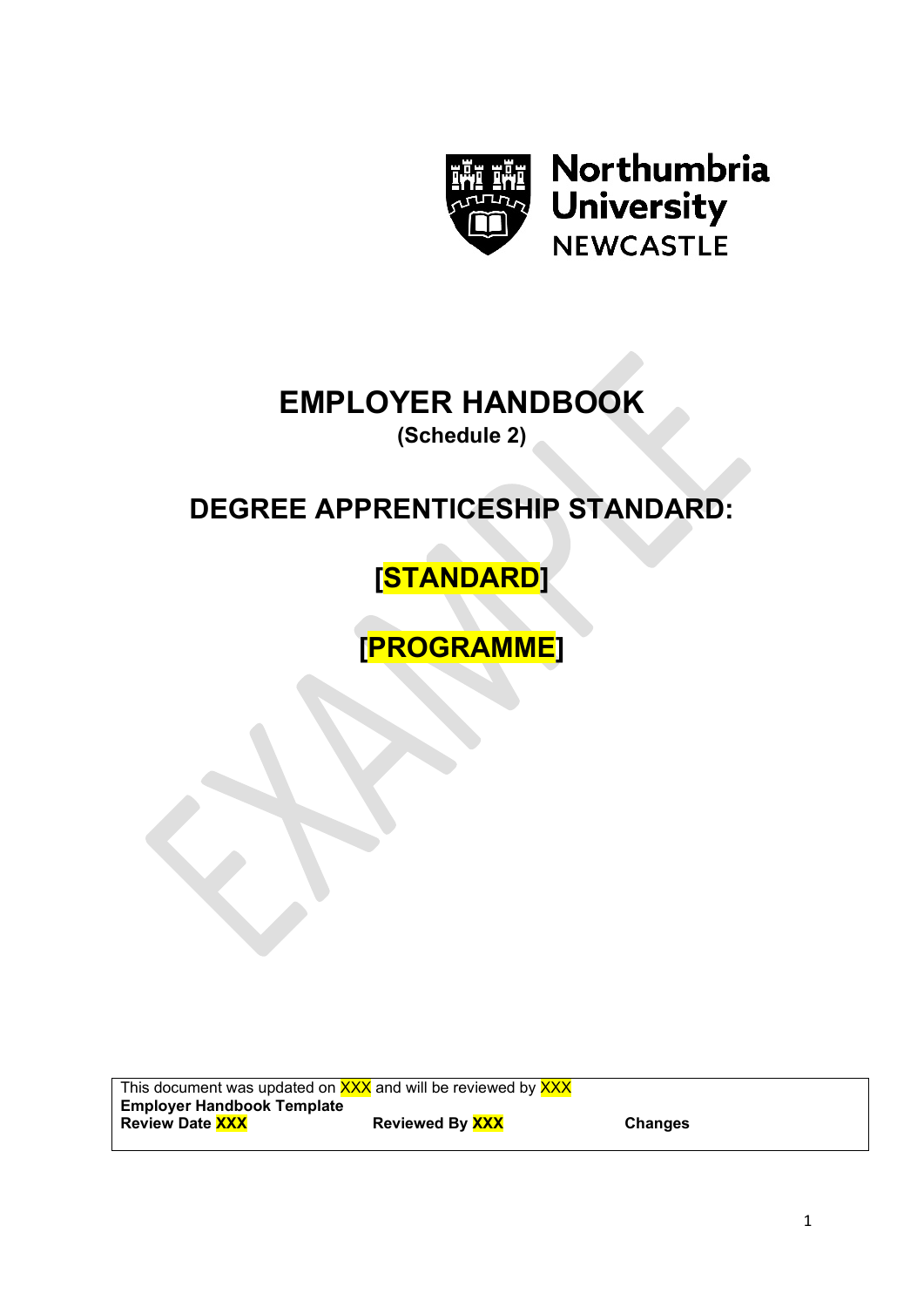|                             | <b>CONTENTS</b>                                                                                             | Page No |
|-----------------------------|-------------------------------------------------------------------------------------------------------------|---------|
|                             | <b>Introduction</b>                                                                                         | 4       |
|                             | <b>Northumbria Degree Apprenticeship</b>                                                                    | 4       |
| $\blacktriangleright$       | The Northumbria University Degree Apprenticeship Ethos                                                      |         |
| $\blacktriangleright$       | Northumbria University Graduate Characteristics                                                             |         |
|                             |                                                                                                             | 5       |
|                             | Apprenticeships as Partnerships<br>> The Employer's Role in the I<br>The Employer's Role in the Partnership |         |
| $\blacktriangleright$       | The University's Role in the Partnership                                                                    |         |
| $\blacktriangleright$       | The Apprentice's Role in the Partnership                                                                    |         |
| $\blacktriangleright$       | The Commitment Statement                                                                                    |         |
| $\blacktriangleright$       | Data Protection and Data Sharing                                                                            |         |
| $\blacktriangleright$       | Confidentiality                                                                                             |         |
|                             | <b>About the Programme</b>                                                                                  | 8       |
| $\overline{\triangleright}$ | Application and Induction                                                                                   |         |
| $\blacktriangleright$       | Skills Assessment and Recognition of Prior Learning                                                         |         |
|                             | <b>Entry Requirements</b>                                                                                   |         |
|                             | <b>English and Maths Requirement</b>                                                                        |         |
| $\Delta$ $\Delta$ $\Delta$  | Apprentice or Employer Changes                                                                              |         |
| $\blacktriangleright$       | Programme Facts                                                                                             |         |
| $\blacktriangleright$       | Programme Aims and Learning Outcomes                                                                        |         |
| $\blacktriangleright$       | Programme Structure                                                                                         |         |
| $\blacktriangleright$       | Professional Statutory and Regulatory Board (PSRB) Accreditation                                            |         |
| <b>Key People</b>           |                                                                                                             | 15      |
| The University              |                                                                                                             |         |

- > The Northumbria Degree Apprenticeship Academic Support Team<br>> The Northumbria Apprenticeship Business Development Manager
- The Northumbria Apprenticeship Business Development Manager and Business and The Northumbria Apprenticeship Business Development Manager and Business and Enterprise Coordinator
- > The Northumbria University Apprenticeship Programme Leader<br>> Personal Tutors
- > Personal Tutors<br>> Apprentice Coac
- Apprentice Coach

#### **The Employer**

- $\triangleright$  Apprentice Coordinator
- Workplace Mentor

#### **[Key Policies](#page-13-0) 17**

- $\overline{\smash{\triangleright}}$  Student Conduct Expectations<br>  $\overline{\smash{\triangleright}}$  Academic Misconduct
- 
- Health and Safety
- Equality and Diversity
- → Academic Misconduct<br>
→ Health and Safety<br>
→ Equality and Diversity<br>
→ Anti-bullying and Haras<br>
→ Safeguarding Anti-bullying and Harassment
- $\triangleright$  Safeguarding<br> $\triangleright$  Prevent
- Prevent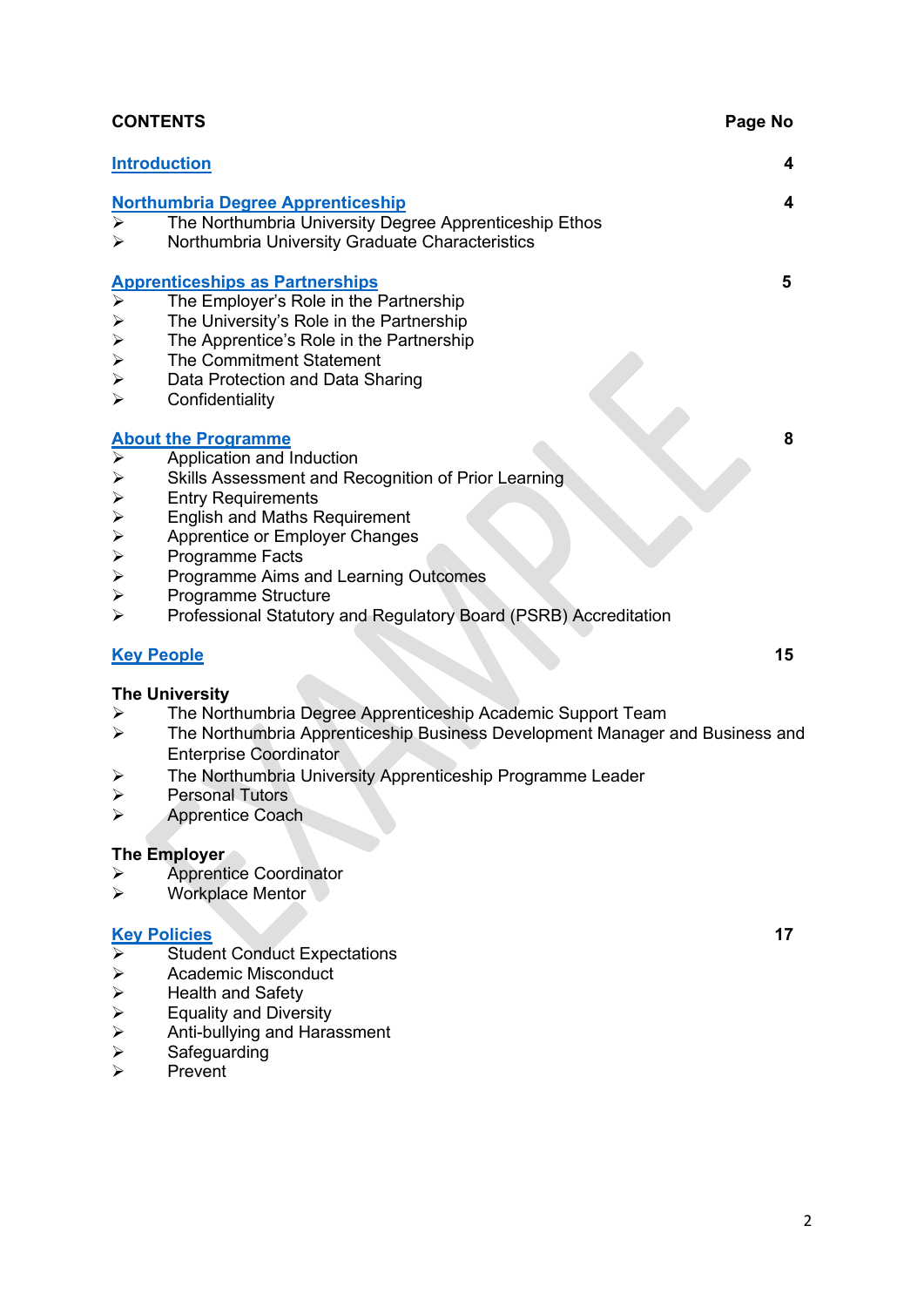#### **[How we Assess and Support our Students](#page-15-0) 19**

- $\triangleright$  Timetables
- Attendance<br>
> Apprentice I
- Apprentice Progress Monitoring
- 
- The Student Portal
- IT Support
- Student Representation
- Collecting Programme Feedback
- → Sources of Student Support<br>
→ The Student Portal<br>
→ IT Support<br>
→ Student Representation<br>
→ Collecting Programme Feed<br>
→ Student Engagement Forum<br>
→ Feedback on Work<br>
→ Referral and Deferral Student Engagement Forums
- Feedback on Work
- Referral and Deferral
- $\triangleright$  Results<br> $\triangleright$  Fnd-noi
- End-point Assessment

#### **[Funding](#page-19-0) 23**

- $\triangleright$  Accessing Funding
- Digital Apprenticeship Service (DAS)

#### **[Northumbria University's Programme Quality Assurance](#page-21-0) 25**

- $\triangleright$  Programme review: internal (University and Employer)
- External Oversight
- Accreditation and re-accreditation
- $\blacktriangleright$

# **[Appeals and Complaints](#page-22-0) 26**

- Employer Complaints
- $\triangleright$  Informal Issue Resolution
- > Dispute Resolution
- $\triangleright$  Student Complaints and Appeals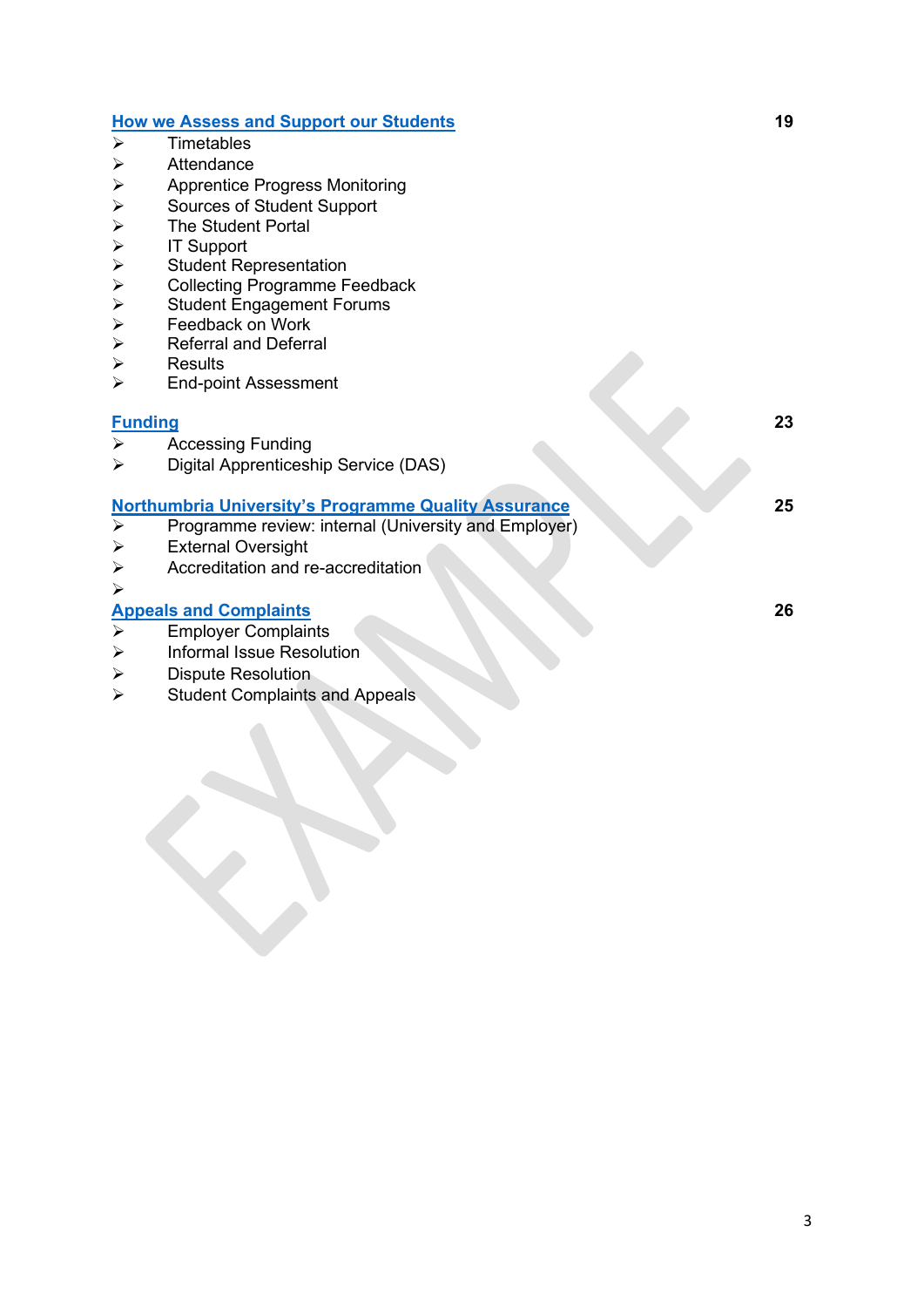## <span id="page-3-0"></span>**Introduction**

We look forward to working with you and your Apprentices and trust you will find our Northumbria University Degree Apprenticeship programme meets your needs. We have designed the programme to provide an outstanding learning experience for your Apprentices, which will integrate work-based learning with degree level study providing an employee with up-to-date skills and knowledge relevant to today's workplace.

This Employer Handbook provides you with information about the programme structure as well as referencing procedures and processes. It also describes how the University and the Employer will work together to ensure the programme meets the requirements of the Degree Apprenticeship Standards and the Education and Skills Funding Agency (ESFA) Funding Rules.

Apprentices will be provided with a Programme (Student) Handbook with detailed information about being a student at Northumbria, their programme, on-campus and online facilities and learning resources and key contacts.

# <span id="page-3-1"></span>**Northumbria Degree Apprenticeship**

#### **The Northumbria University Apprenticeship Ethos**

The key principle underpinning degree Apprenticeships is the use of the workplace as a source of and focus for learning. This requires the Apprentice to develop reflective and analytical skills. Thus, a practitioner is developed who not only has the necessary knowledge, skills and competences but is also an independent learner with critical thinking skills that will impact on their future and also potentially on the future of your organisation and its workforce. Workbased learners need to be highly motivated active learners and be able to work autonomously.

The nature of learning at work moves the focus of responsibility firmly into the hands of the learner. Individual learners are required not only to take responsibility for identifying their learning needs and aspirations but also for managing the learning process. This will involve the Apprentice engaging with a range of learning experiences, enabling them to interpret, analyse and challenge current thinking and practice. This will however require a supportive learning environment in the workplace and coordinated facilitation by both the Employer (Workplace Mentor) and the Programme Team (Academic Coach and Personal Tutor).

We will work with you to create graduates with the knowledge, skills and competences as identified in the specific Apprenticeship Standards. Technical, contextual and behavioural competency development and assessment will be embedded in degree apprenticeship programmes; where relevant being informed by Professional, Statutory and Regulatory Body (PSRB) requirements. We seek, therefore, to produce graduates who display distinctiveness through a sophisticated understanding of the ways in which their organisations operate equipping them for a career in their chosen industry.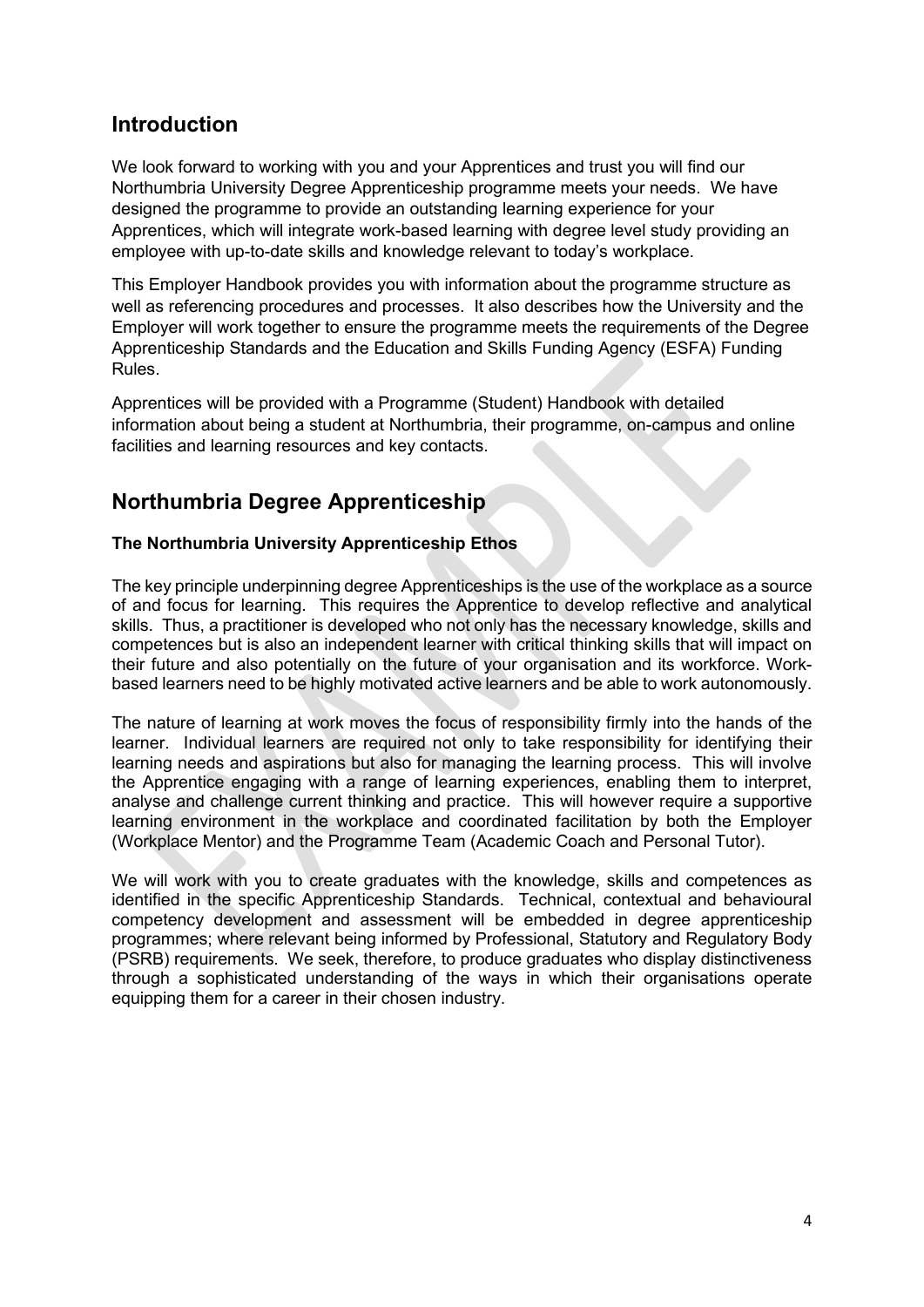#### **Northumbria University Graduate Characteristics**

A Degree Apprenticeship Graduate will:

- Be able to think independently, understand and justify their own opinions, and will recognise the need to challenge their thinking, and the thinking of others
- Be able to apply their disciplinary knowledge to complex problems in their discipline and its professional or industrial practice in order to identify appropriate solutions, which are sustainable and justifiable.
- Value curiosity, collaboration and analysis as keystones in the creation of new knowledge and practice
- Be able to communicate effectively to diverse audiences utilising a range of formats and media
- Display the attitudes and skills to engage and work constructively and sensitively in multi-cultural environments and teams and have an awareness of ethical considerations
- Combine all of the above to support their employability and long-term career prospects
- Use their expertise to take responsibility for people, projects, operations / services to deliver organisational success

## <span id="page-4-0"></span>**Apprenticeships as Partnerships**

Below you will find a summary of the main roles in the tri-partite relationship between Employer, University and Apprentice. You are advised to read the ESFA Funding Rules and Guidance for Employers found [here](https://assets.publishing.service.gov.uk/government/uploads/system/uploads/attachment_data/file/905352/2021_Employer_Rules_Version_1_v1.0_FINAL.pdf) for a full breakdown of your responsibilities as Employer.

#### **The Employer's Role in the Partnership**

- To employ the Apprentice with a contract of service in a genuine paid role which is relevant to the subject area of their apprenticeship, is of sufficient duration to allow completion of the apprenticeship and provides opportunities for them to apply the knowledge, skills and behaviours learnt in the apprenticeship.
- To ensure Apprentices have the right to work in England and spend at least 50% of their working hours in England.
- To confirm that Apprentices will not be required to contribute financially to the cost of their apprenticeship.
- To provide workplace learning opportunities, support and supervision to enable Apprentices to carry out their job and complete the apprenticeship.
- To provide a Workplace Mentor for every Apprentice and ensure their engagement in regular progress reviews (tri-partite meetings).
- Check and sign both an **Apprenticeship Agreement** and a **Commitment Statement (See below)** for each Apprentice prior to, or at the start of, the apprenticeship programme as advised by the University.
- Comply with all ESFA Funding Rules (see page 21 below).
- Confirm the End-point Assessment Organisation in liaison with the University before the start of the apprenticeship. The register of End-point Assessment Organisations can be found at [https://www.gov.uk/guidance/register-of-end-point-assessment](https://www.gov.uk/guidance/register-of-end-point-assessment-organisations)[organisations](https://www.gov.uk/guidance/register-of-end-point-assessment-organisations)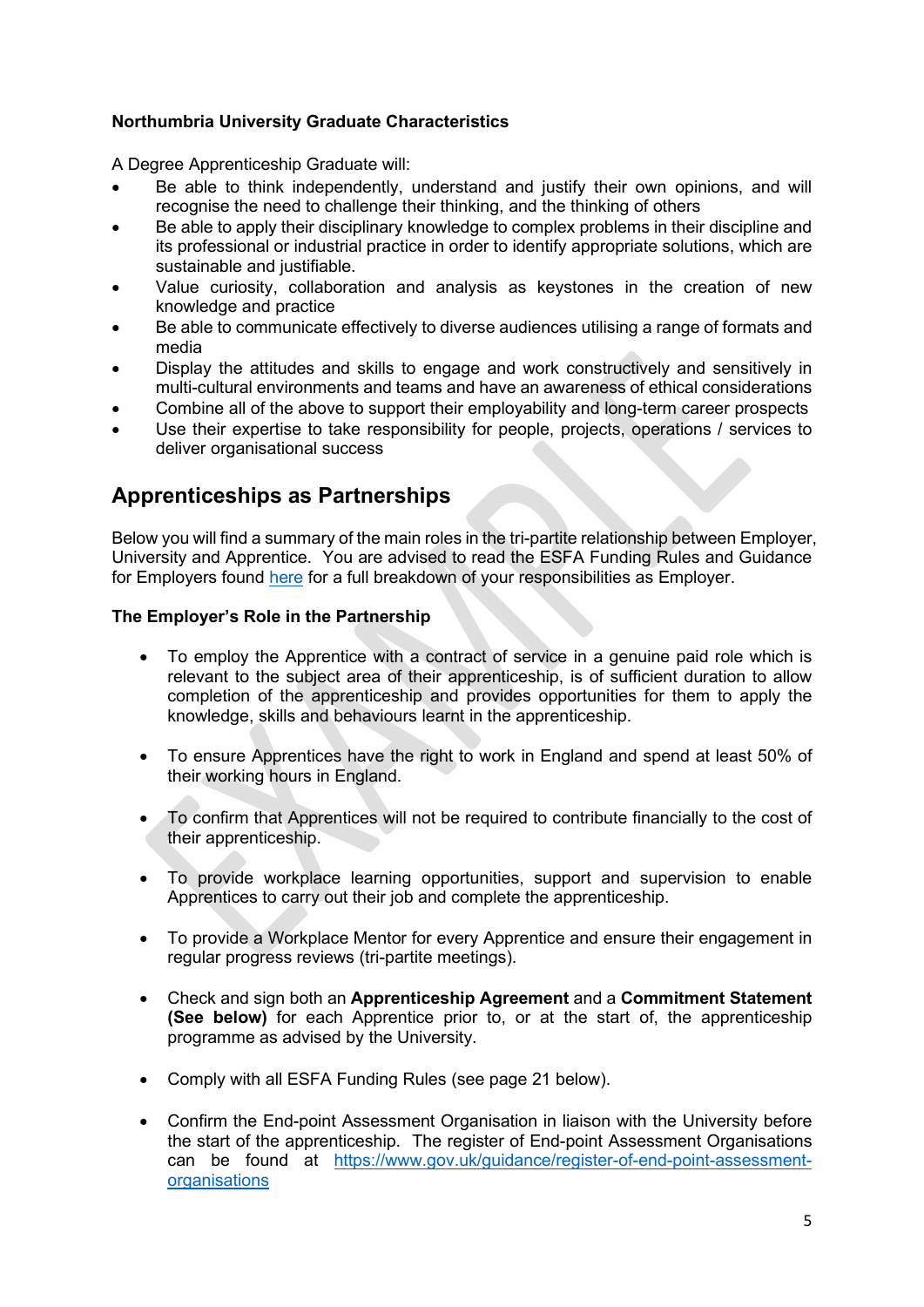• Allow for the Apprentice to spend at least 20% of their normal working hours in activities related to their learning. This is called 'Off the Job Training' (OJT).

OJT can include: Attendance at scheduled classes Practical work-based training: Shadowing, mentoring, industry visits Engagement with learning support and time spent writing assessments

OJT forms part of the Apprentice portfolio and evidence pack and must be recorded by the Apprentice via the system provided by the University.

Note that English and maths training, where required, does not count towards the minimum 20% OJT.

More information about OJT can be found [here](https://assets.publishing.service.gov.uk/government/uploads/system/uploads/attachment_data/file/792228/OTJ_training_guidancev2_reissued_.pdf)

• Ensure Apprentices who have successfully progressed on the programme are supported to attempt the End-point Assessment and complete the apprenticeship.

It is very important that you read and understand the complete set of regulations governing the role of the Employer which can be found at ESFA Funding Rules and Guidance for Employers found [here.](https://assets.publishing.service.gov.uk/government/uploads/system/uploads/attachment_data/file/905352/2021_Employer_Rules_Version_1_v1.0_FINAL.pdf)

In addition, the Employer should retain and provide the following documents to ESFA or the University as required.

- 1. The [Apprenticeship Agreement:](https://www.gov.uk/government/publications/apprenticeship-agreement-template)
- 2. Evidence that the Apprentice has spent at least 50% of their working hours in England over the duration of the apprenticeship.
- 3. Contract of employment and work rosters.

#### **The University's Role in the Partnership**

- To provide a validated programme of study which develops the skills, knowledge and behaviours as published in the programme specification and apprenticeship standard.
- To appoint an Apprentice Coach to support Apprentices in their learning specifically portfolio building and applying learning to the workplace. Coaches will meet with the Workplace Mentor and Apprentice at progress reviews (tri-partite meetings) to review progress.
- To provide an online portfolio system which is maintained by the Apprentice and accessible by Employer.
- To provide learning materials including access to the Blackboard Ultra online learning environment to support Apprentices achieving success on the programme.
- To provide regular reports to the Employer about the engagement and progress of the Apprentices.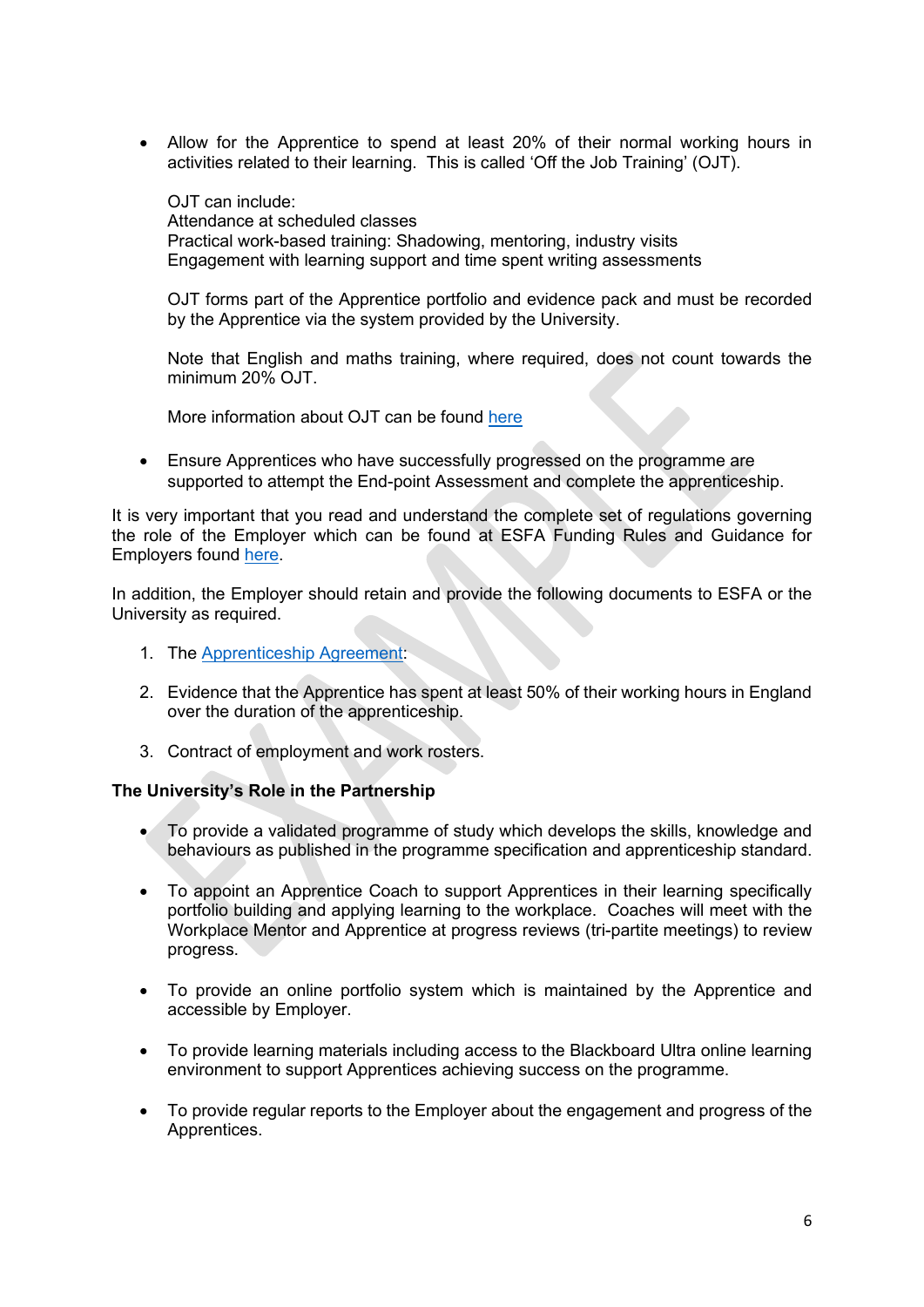- To review Apprentices' prior learning and experience against apprenticeship learning outcomes and standard and agree exemptions from study where appropriate.
- To provide the means for completion of a Level 2 English and maths qualification where Apprentices do not hold, or cannot evidence they hold, the appropriate qualifications.
- To ensure the programme, Apprentice records and evidence pack comply with ESFA regulations.
- To liaise with the Employer regarding appointment of an End-point Assessment Organisation and ensure the necessary information and data is made available to the EPAO.
- To ensure any sub-contractors fulfil their obligations according to ESFA Rules.
- To fulfil all obligations to Apprentices as students as laid out in the [Northumbria](https://www.northumbria.ac.uk/about-us/student-charter/)  [University's Student Charter](https://www.northumbria.ac.uk/about-us/student-charter/)

See ESFA [Funding Rules and Guidance](https://assets.publishing.service.gov.uk/government/uploads/system/uploads/attachment_data/file/905348/2021_Provider_Rules_Version_1_v1.0_FINAL.pdf) for more information about the role of the University as a Main Provider.

#### **The Apprentice's Role in the Partnership**

- To attend and engage in scheduled teaching sessions and other learning activities.
- To engage in workplace Off the Job Training (OJT).
- To record their own Off the Job Training using the system provided by the University.
- To complete any coursework, assignments and examinations, including End-point assessment, as required by the programme.
- To maintain an ongoing portfolio using the online system provided by the University.
- To engage with Tri-partite meetings.
- To bring any issues effecting their learning or workplace training to the attention of the Employer or University.
- To record attendance in classes using the system provided by the University
- To read and understand University rules and regulations governing the conduct of students published in [Northumbria University's Student Charter](https://www.northumbria.ac.uk/about-us/student-charter/) and [Handbook of](https://www.northumbria.ac.uk/about-us/leadership-governance/vice-chancellors-office/legal-services-team/handbook-of-student-regulations/)  [Student Regulations](https://www.northumbria.ac.uk/about-us/leadership-governance/vice-chancellors-office/legal-services-team/handbook-of-student-regulations/)

#### **The Commitment Statement**

• The Commitment Statement is a document signed by the University, you the Employer, and the Apprentice, which sets out how the Apprentice will be supported to successfully achieve the intended outcomes of the apprenticeship.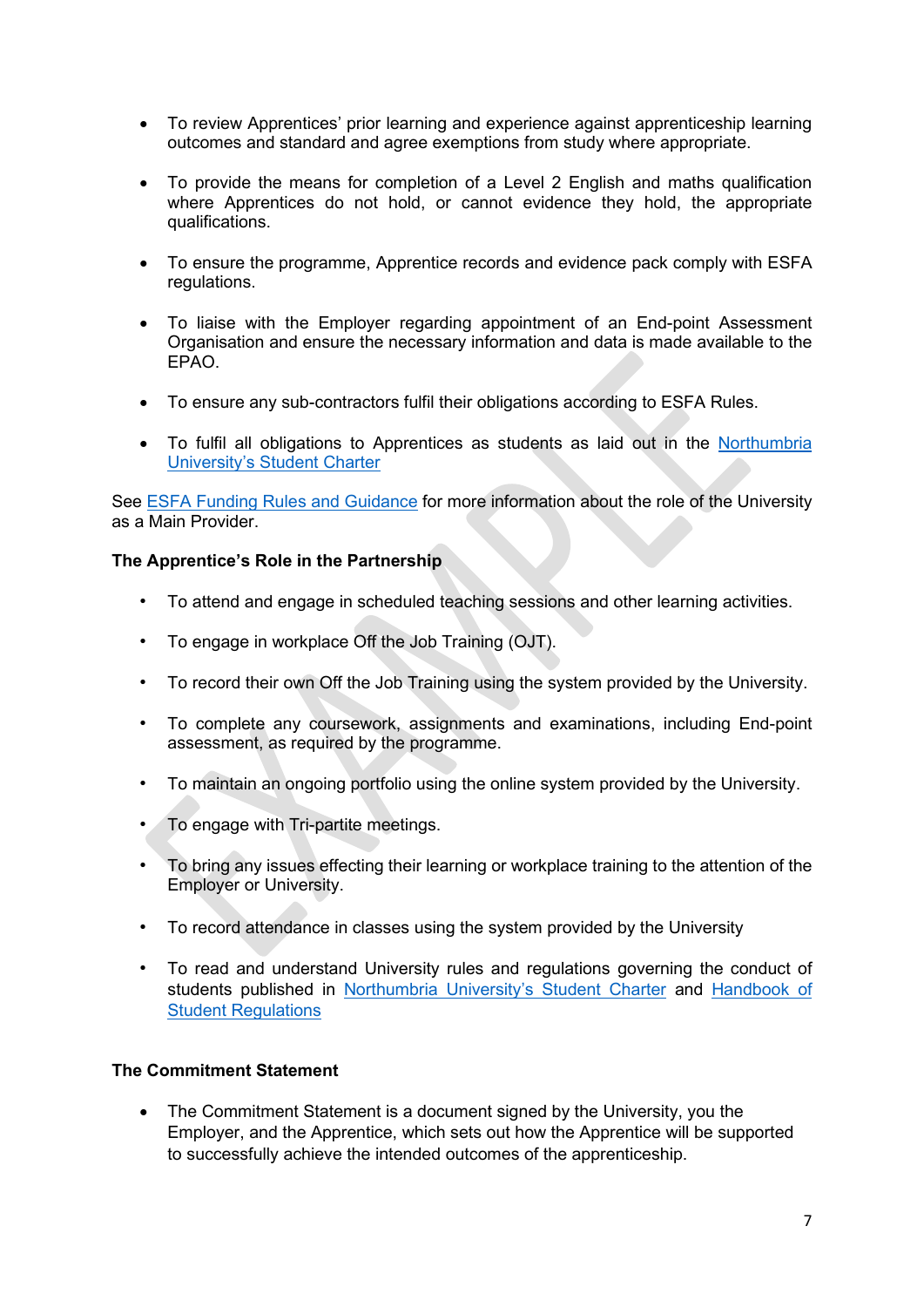- ESFA regulations stipulate that the University must retain a signed commitment statement for every Apprentice as it forms part of the Apprentice evidence pack needed for the final award. As it contains a GDPR statement, it is essential we have a copy before we release any information to the Employer about the Apprentice's progress or engagement with the programme.
- The Commitment Statement is intended to inform the regular progress (tri-partite) reviews which take place between the University Apprentice Coach, Employer Mentor and Apprentice.
- It is anticipated that the Commitment Statement will be reviewed periodically and updated as necessary on agreement with all parties
- The document has been cross-referenced to the ESFA funding rules and will be retained within the evidence pack stored alongside the contract.

#### **Data Protection and Data Sharing**

Where the University or the Employer handle any personal or sensitive personal data (within the meaning of the General Data Protection Regulation (Regulation (EU) 2016/679)), including in relation to the Apprentices or Employer Apprentices, they undertake to comply with their respective obligations under that legislation.

The University can share Apprentice information with employers if we have a signed Commitment Statement, including data sharing protocol. For any request for information outside of the scope of that covered in the Commitment Statement, we will seek permission from the student to share their personal information. This is in line with GDPR and NU [Student Privacy Notice](https://northumbria-cdn.azureedge.net/-/media/corporate-website/new-sitecore-gallery/services/legal/gdpr/pdf/privnot/2018studentprivacynoticev1,-d-,0updated.pdf?modified=20200807130331)

Please also be aware of the Education and Skills Funding Agency privacy notice which can be found [here.](https://www.gov.uk/government/publications/esfa-privacy-notice/education-and-skills-funding-agency-privacy-notice-may-2018)

#### **Confidentiality**

This is a work-based programme and as such it is likely the Apprentice will complete a substantial amount of work relating to the workplace. In line with data protection, commercial sensitivity and professional practice requirements Apprentices and Workplace Mentors should give very careful consideration to issues of confidentiality within submitted work and take advice from within their own organisation if necessary

Student work is not published or shared with third parties other than for quality assurance purposes in line with normal practices within Higher Education.

### <span id="page-7-0"></span>**About the Programme**

#### **Application and Induction**

Apprentices must be paid employees of your organisation: they may be either existing employees or new employees who you recruit specifically to undertake the apprenticeship programme. In future if you plan to recruit new employees, please advertise vacancies for Apprentices ideally by a month prior to the commencement of the course, so that there is sufficient time for the University to complete the selection and admissions process. The process for selection and admission for September 2020 has been adjusted to ensure recruitment. Your University Degree Apprenticeship Business Development Manager will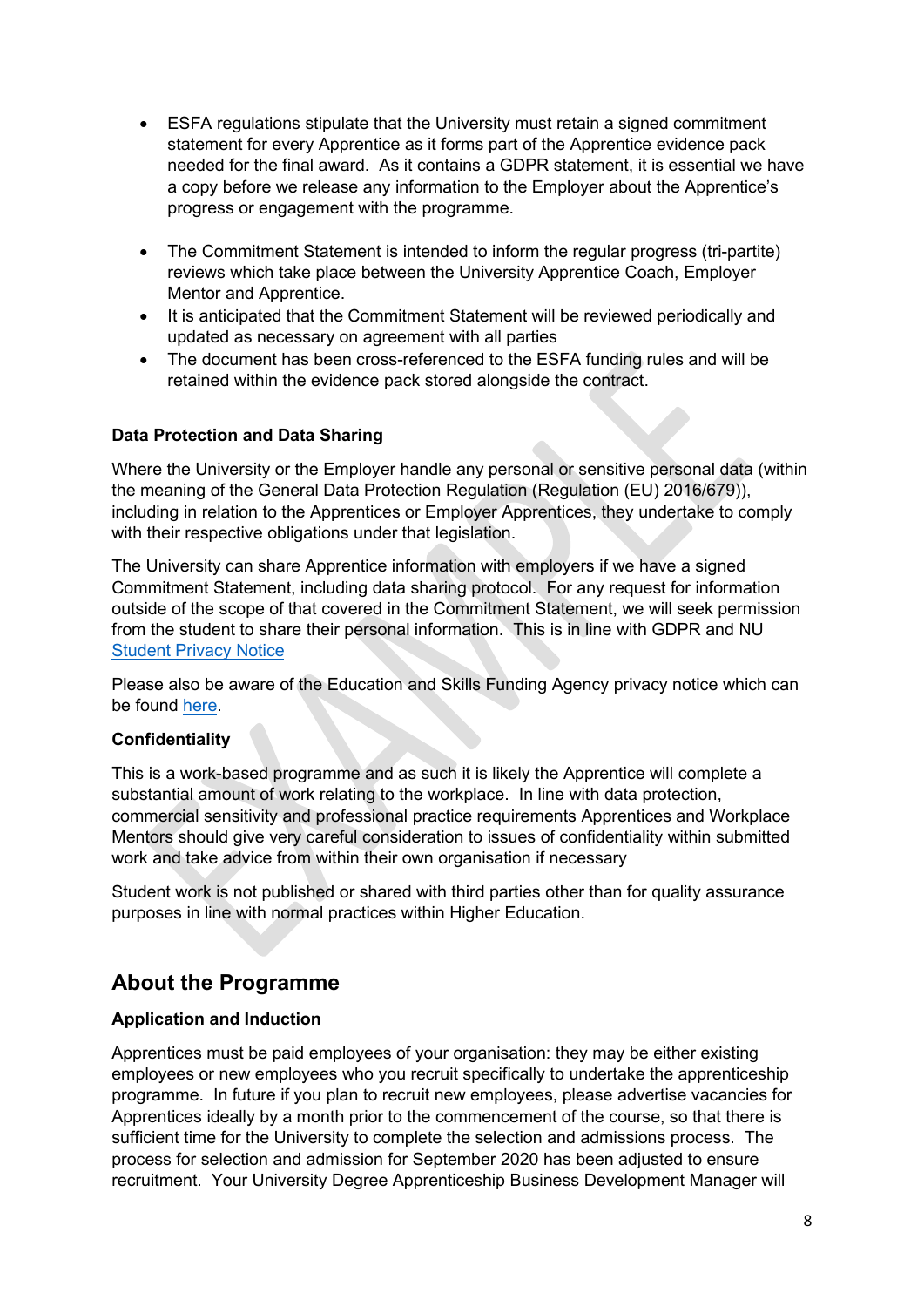advise further. The University can support you in advertising the apprenticeship vacancy via the Government's '*Find an Apprenticeship'* service. If this were something you would like support with, please speak with your University Degree Apprenticeship Business Development Manager. The application process can only commence once the University and Employer have agreed and signed the contract.

We feel it is important that Apprentices and their Employers are welcomed to the University and receive all the information they need to enable a smooth and successful partnership. The induction session will introduce the Apprentice to their programme, explaining the principles, rules and regulations and other important information about studying at the University. Employer representatives will be invited to attend for part of the induction programme. The induction will include an opportunity for all parties to sign the Commitment Statement if not already completed.

#### **Skills Assessment and Recognition of Prior Learning and experience**

ESFA Funding Rules state that funds must not be used to pay for training for skills, knowledge and behaviours already attained by the Apprentice. Or in other words, the apprenticeship must consist of new learning. In order to assess prior learning and skills, the University invites apprentice applicants to submit an application for Recognition of Prior Learning (RPL). This is assessed by comparing to the programme learning outcomes. If exemption from any part of the programme is approved, the Apprentice's schedule of study and fees are amended accordingly. A record of the application and assessment of RPL will be retained and stored in the Apprentice evidence pack.

#### **Entry requirements**

**The following standard entry requirements are shown for guidance.** A student's particular combination of qualifications (including key skills) will always be taken into account in making an offer.

Admission onto a higher or degree apprenticeship can only take place if applicants are currently employed and their employer has a training agreement in place with Northumbria University.

Applicants must be employed in a relevant role, with the opportunity to apply theoretical concepts directly to their personal and professional work experience.

Potential apprentices will need:

120 UCAS Tariff points; From a combination of acceptable Level 3 qualifications which may include: A-levels, BTEC Diplomas/Extended Diplomas, Scottish and Irish Highers, Access to HE Diplomas or the International Baccalaureate.

We may also consider applicants who have successfully completed a related Level 3 Advanced Apprenticeship, or those with non-standard qualifications, or a significant amount of relevant work-based or professional experience.

#### **English and Maths Requirement**

Please also note the additional requirement from ESFA that students undertaking Degree Apprenticeship programmes must hold, **and be able to evidence**, an approved Level 2 qualification in both English and Maths (equivalent to a GCSE minimum Grade C or 4) prior to passing through Gateway and before they can complete End-point Assessment.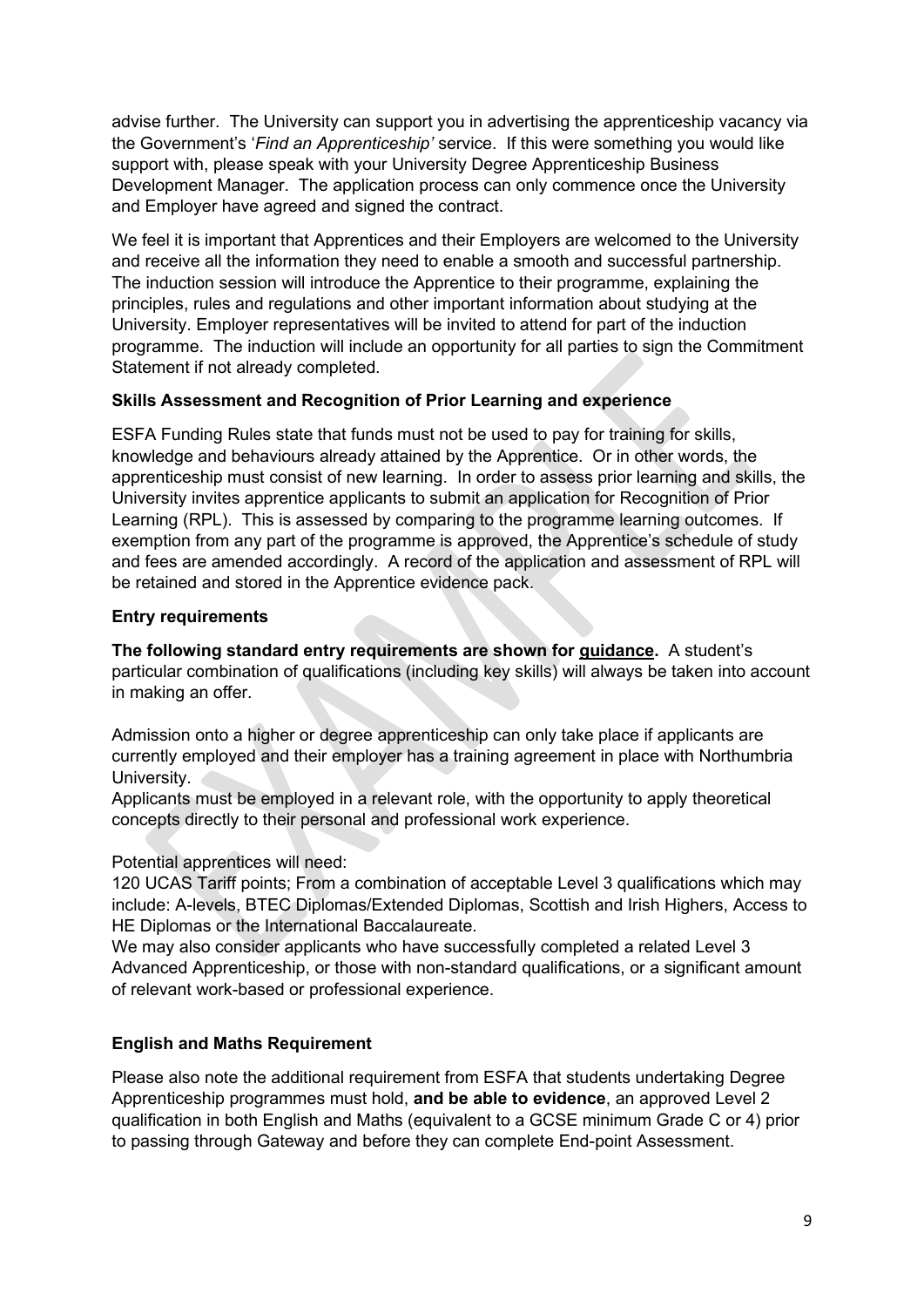For any student who does not hold, or is unable to evidence, these qualifications we will identify the best way to support the Apprentice to either achieve or evidence the appropriate level of qualification before gateway and completion of the apprenticeship.

If the Apprentice needs to complete a level 2 English or Maths qualification, the University will work with a designated level 2 provider to facilitate an initial diagnostic test, learning support and assessment leading to the required qualification.

#### **Apprentice or Employer Changes**

In order to keep records up to date and avoid funding issues, the Employer should let the University know where a change in circumstances effects the Apprentice as soon as possible.

#### **Examples of changes:**

- The Apprentice taking a break in learning where they plan to return, and this is agreed with the Employer. This could include medical treatment, parental or personal reasons. A short-term absence of up to 4 weeks, such as sickness or annual leave, must not be recorded as a break. Note that where a break in learning has taken place the commitment statement must be updated to reflect any change in completion date as appropriate.
- Where an Apprentice is made redundant, the University is required to make reasonable efforts to find the Apprentice a new Employer. The Apprentice must forward their redundancy notice for the evidence pack.
- When an Apprentice withdraws from the apprenticeship, i.e. the Apprentice is no longer employed by the Employer and has withdrawn from their programme (not redundancy).
- Change in programme where the Apprentice starts a new role with the same Employer and requires a different apprenticeship programme and the Provider remains the same.
- Confirmation of eligibility for where the Employer contribution is waived including evidence from the Employer that they had an average of 49 or fewer employees with a contract of employment in the 365 days before the Apprentice was recruited.

#### **Programme Facts**

Programme Overview

Faculty: XXX Department: XXX Award/Programme Title: XXX Length: XXX

Programme (Practical Period) Start Date: XXX

Programme (Practical Period) End Date: XXX

End-point Assessment Date: XXX

Delivery Mode: Part-time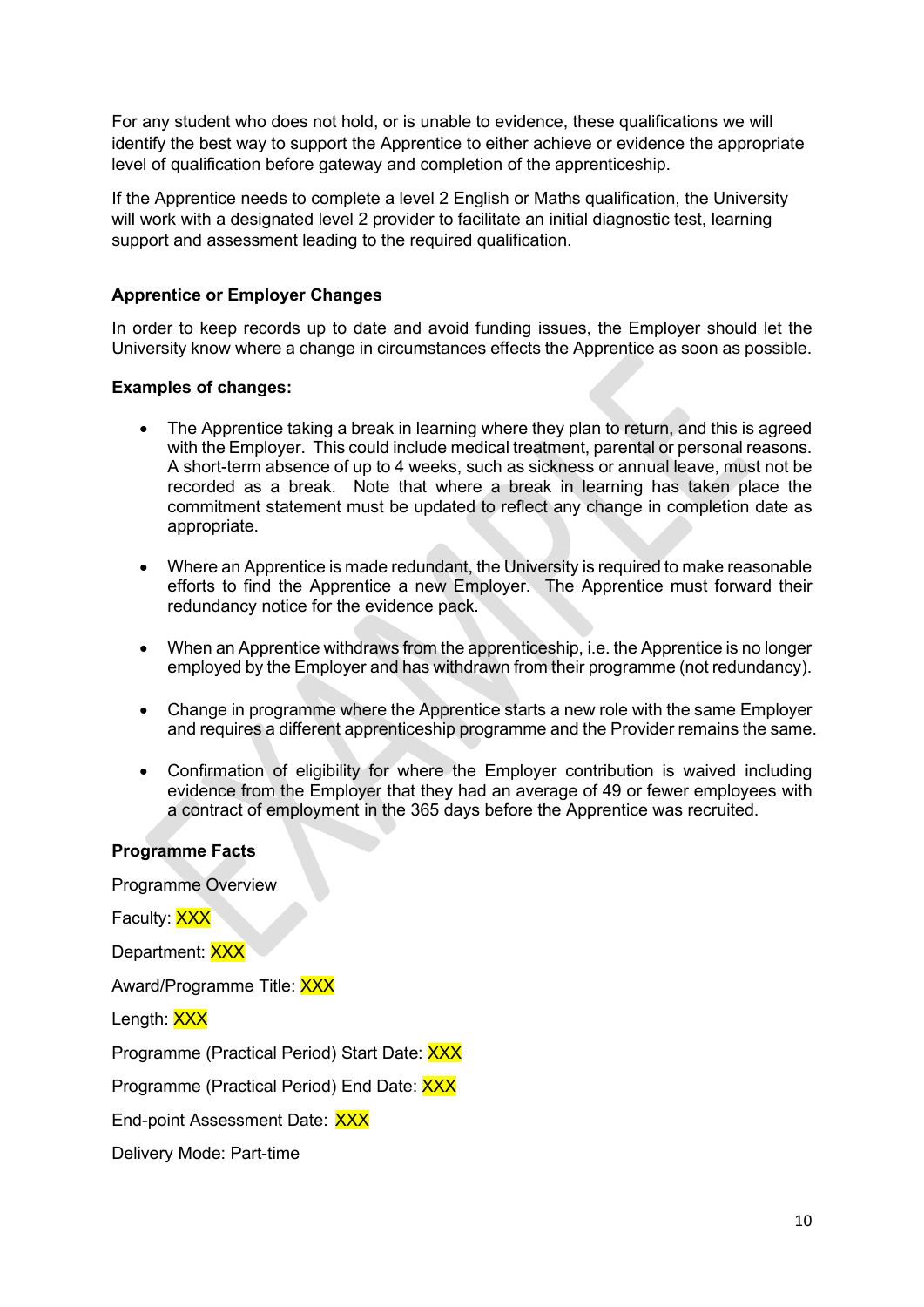#### **Programme Aims and Learning Outcomes**

[INSERT FROM PROGRAMME SPEC]

The programme learning outcomes have been mapped to the Apprenticeship Standard which can be found [here.](https://www.instituteforapprenticeships.org/apprenticeship-standards/chartered-manager-degree/)

**Programme Structure**

[INSERT FROM PROGRAMME SPEC]

**Professional Statutory and Regulatory Board (PSRB) Accreditation**

<span id="page-10-0"></span>[INSERT FROM PROGRAMME SPEC]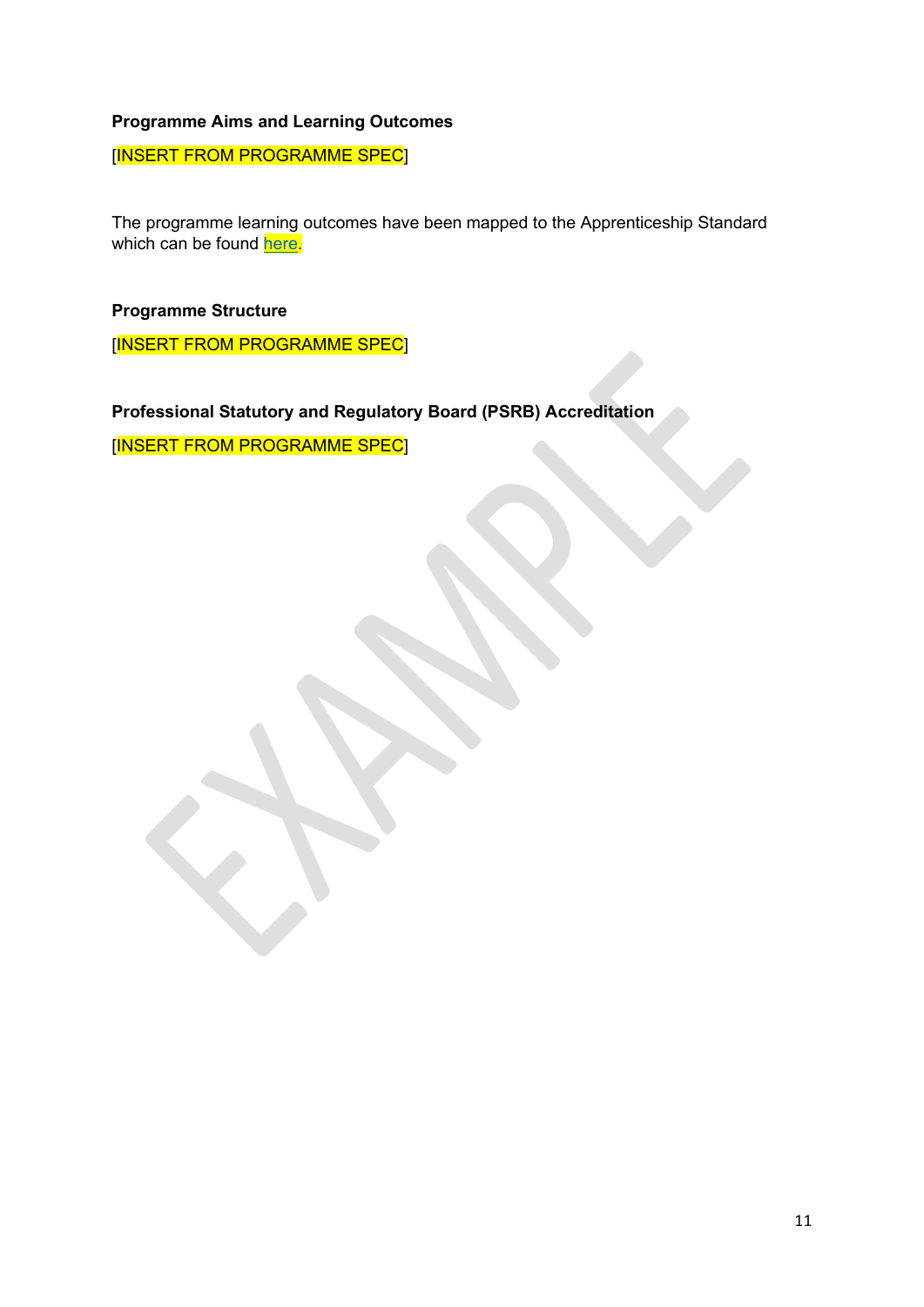# **Key People**

#### **The University**

#### **The Northumbria Degree Apprenticeship Academic Support Team**

The Degree Apprenticeship Academic Support Team within Educational Partnerships will be your key point of contact, from supporting you through the contract signing process and ensuring all required documentation is in place, right through the duration of the programme to completion of the Apprentice's End-point Assessment and graduation. When dealing with any queries you or your Apprentice may have, the Academic Support Team will triage them to the appropriate person/University department/service.

Kerry Douglas, Academic Support Manager

Contact details: Phone number: 0191 243 7574

E-mail: rg.da.academic.support@northumbria.ac.uk

#### **The Northumbria Apprenticeship Business Development Manager and Business & Enterprise Coordinator**

As an Employer looking to find a suitable Degree Apprenticeship programme for a prospective apprentice or existing employee, your key point of contact will be the Northumbria University Business Development Manager and Business & Enterprise Coordinator. They will liaise with you regarding contractual terms, entry requirements for the programme and advertising vacancies. They will also require details of candidates who you wish to be considered for admission to the University. Once an employee has been offered a place, the Degree Apprenticeship Academic Support Team will be your first point of contact.

Name: Jacqui Clark

Contact details: Phone number: 0191 2273251 / 07925035718

E-mail: degree.apprenticeships@northumbria.ac.uk

#### **The Northumbria University Apprenticeship Programme Leader**

The Programme Leader is a member of academic staff with subject expertise. They will manage the design and delivery of the programme and co-ordinate the teaching team to ensure quality assurance and regulatory obligations are met. They will also assess nonstandard applications and oversee the organization of Tri-partite meetings and End-point Assessment in liaison with the Academic Support Manager.

Name: XXX

Contact details: Phone number: XXX

E-mail: XXX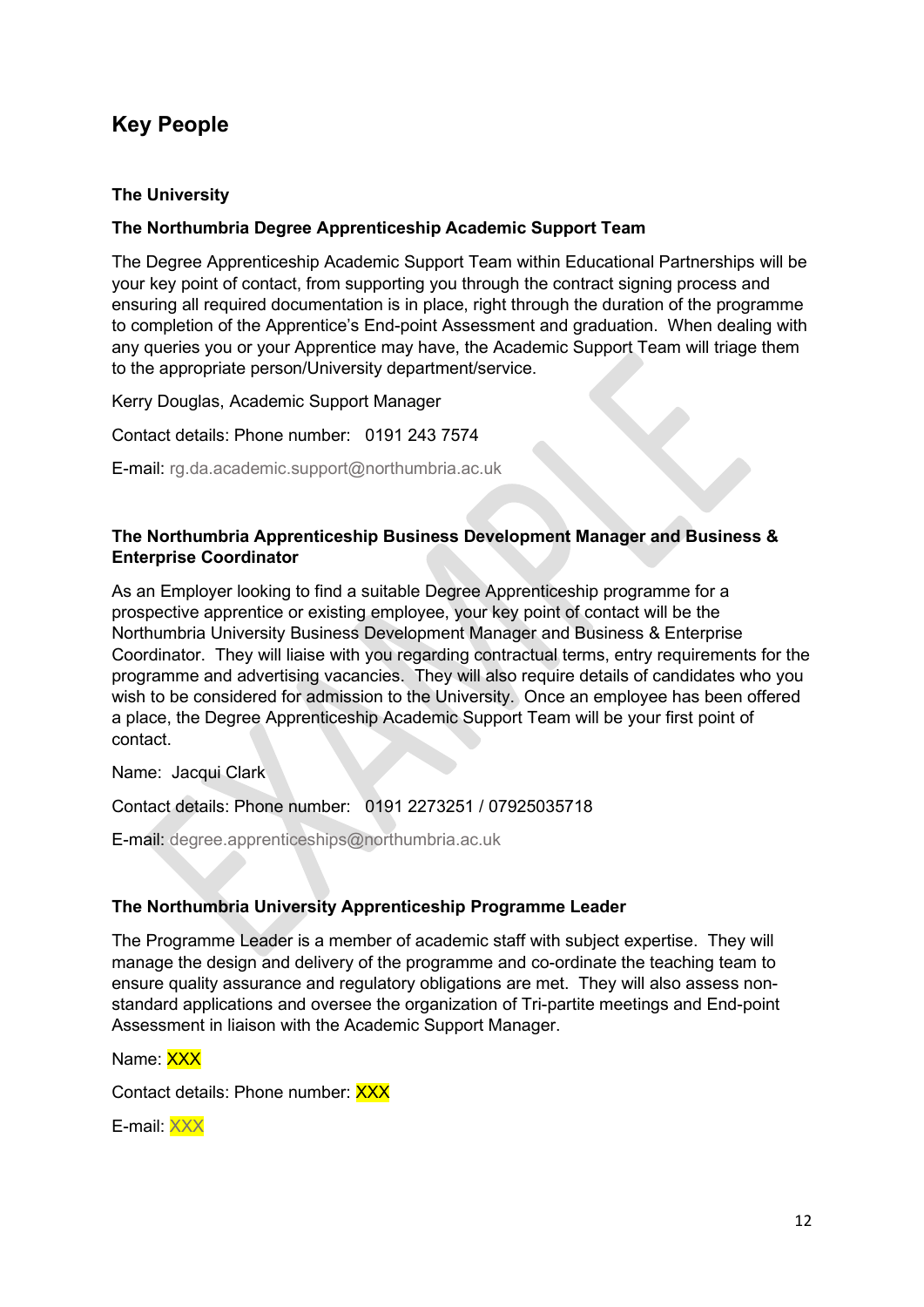#### **Personal Tutors**

As every other Northumbria student, the Apprentice will have a Personal Tutor who is a member of academic staff from the department responsible for delivering the programme. The Personal Tutor will provide pastoral advice and support in relation to academic and personal development and is the person who the student would typically contact first if there were problems affecting academic work at Northumbria. The Personal Tutor will meet with the Apprentice regularly.

#### **Apprentice Coach**

In addition to the Personal Tutor, Apprentices also have an Apprentice Coach. The Coach will conduct progress reviews to ensure the Apprentice is on track to complete their programme. The Coach is one of the main links between University, Apprentice and workplace and they will be present at the progress reviews (tripartite meetings) to discuss progress and any issues with either teaching or workplace and provide reports on Apprentice engagement and progress. It is expected there would be quarterly meetings with at least one physical tripartite meeting, preferably in the workplace. Other meetings could be conducted virtually.

#### **Key People – The Employer**

#### **Apprentice Co-ordinator**

The Employer Apprentice Co-ordinator has the following /responsibilities:

Confirm proposed Apprentices are employed in a post relevant to the apprenticeship standard and are able to complete the relevant work-based learning.

Ensure Apprentices are given an adequate allowance as 'Off the Job Training' in order to undertake study and work based learning.

Liaise with the University on any admissions queries.

Liaise with the University on the following:

- Key programme dates, timelines and milestones, including End-point Assessment
- Induction arrangements including Employer attendance
- Workplace Mentor allocation (names and contact details) and associated staff development
- Progress review (tripartite meeting) schedule
- Completion of apprenticeship enrolment processes

Engage with and contribute to Northumbria Programme and Module Review processes.

Engage with work-based learning arrangements and quality of learning opportunities in the workplace to ensure student can meet learning outcomes/Apprenticeship Standards, notifying the Northumbria Apprenticeship Programme Leader of potential problems.

Receive assessment results, where there is a signed Commitment Statement in place, or evidence that the student has given permission for information to be shared. This is in line with GDPR and [NU Student Privacy Notice.](https://northumbria-cdn.azureedge.net/-/media/corporate-website/new-sitecore-gallery/services/legal/gdpr/pdf/privnot/2018studentprivacynoticev1,-d-,0updated.pdf?modified=20200807130331)

Engage with changes to the Employer Handbook and associated documents and record agreement by signing the updated Commitment Statement and send a copy of your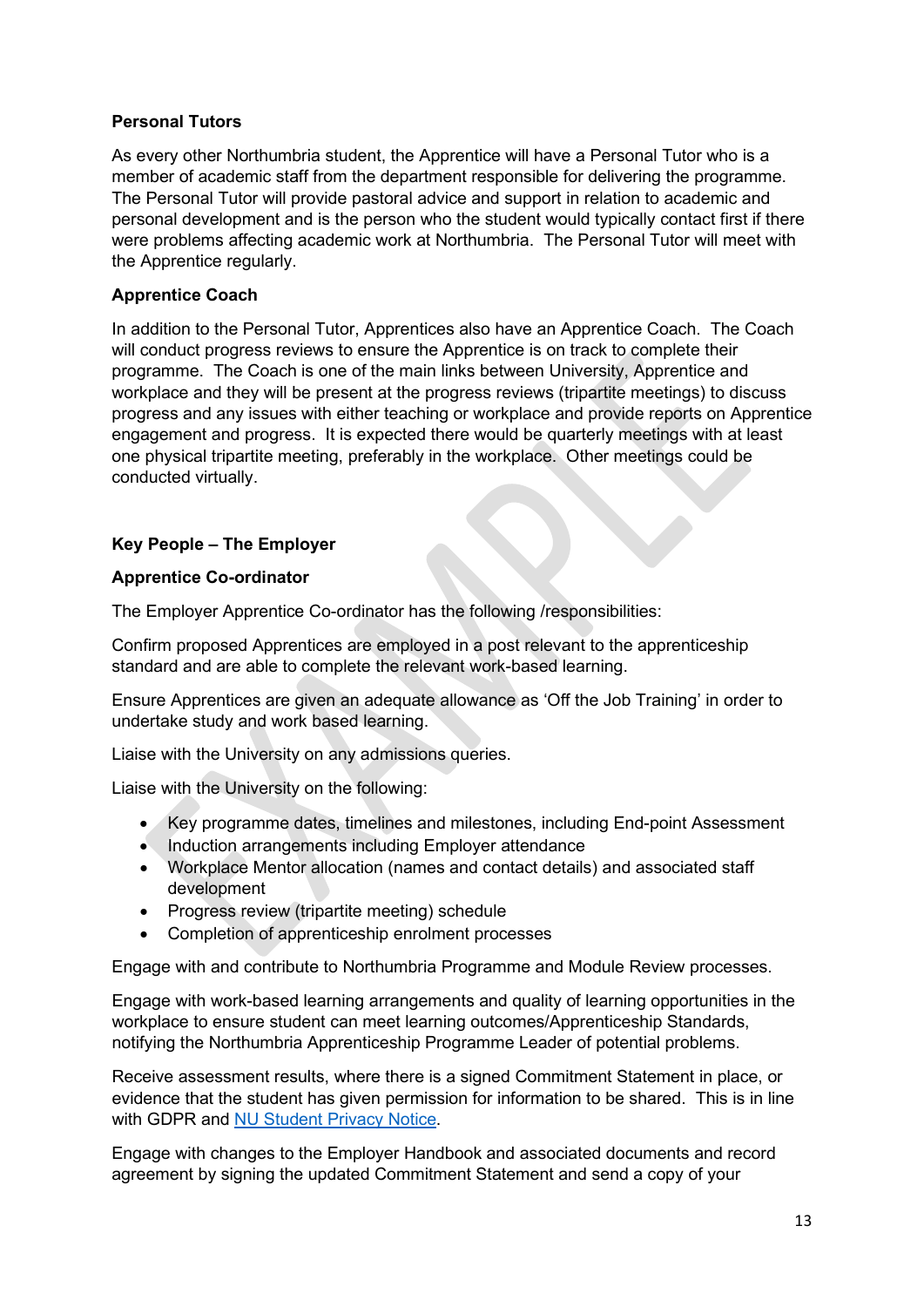Apprenticeship Agreement at the start of the programme to the Degree Apprenticeship Academic Support Team.

Provide the details of any staff changes, specifically your Workplace Mentors to the Northumbria Apprenticeship Programme Leader and Degree Apprenticeship Academic Support Team.

#### **Workplace Mentor**

The Employer will appoint a Workplace Mentor for each Apprentice. The Workplace Mentor is fundamental to ensuring that the Apprentice is supported and has opportunity to undertake work-based learning. The role includes:

Familiarising themselves with the apprenticeship programme and its workplace requirements and responsibilities as outlined in the Commitment Statement.

Facilitating the appropriate learning opportunities to ensure that the Apprentice meets the requirements of the Apprenticeship Standard.

Contributing to relevant aspects of student induction/orientation within the workplace.

Participating in progress reviews (tripartite meetings) on behalf of the Employer, with the Apprentice and the University, and contributing to the maintenance of records of the Apprentice's programmes.

Taking part in any elements of assessment required by the programme /Apprenticeship Assessment Plan, including any skills assessment.

Undertaking liaison with the Employer Degree Apprenticeship Coordinator and University as necessary but particularly if any problems are encountered.

Supporting the Apprentice in identifying and securing opportunities for development and evidencing the application of learning in the workplace to meet the requirements of the Apprenticeship Standard

The Employer and the University will work together to ensure that Workplace Mentors and suitably prepared for their role which will normally include engagement with a programme of activities.

### <span id="page-13-0"></span>**Key Policies**

The University has a range of policies to support the health, safety and wellbeing of all its students and staff. Please familiarise yourself with the following policies, you will be asked to confirm you have read and understood some of these policies when you sign the Commitment Statement.

#### **Student Conduct Expectations**

Students of Northumbria University have obligations to behave reasonably, ensuring that the University is a safe and supportive place to live, study and work for all. Everyone, fellow students, staff, visitors to the University, and neighbours in the community, have a right to be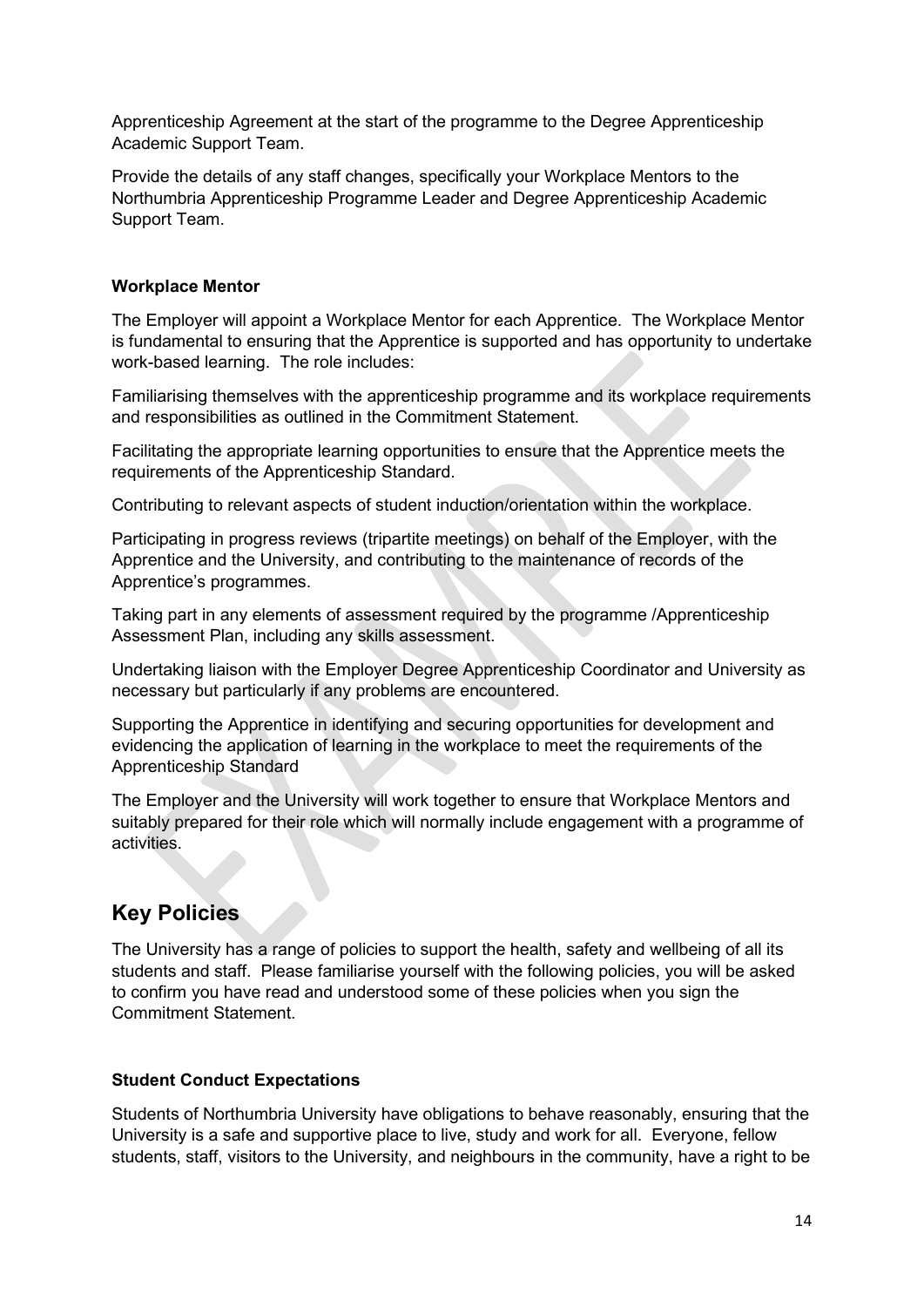treated with dignity and respect. All members of the University community have a duty to support this principle in accordance with the [Student](https://www.northumbria.ac.uk/about-us/student-charter/) Charter.

The University provides advice, guidance, policies and procedures to make you aware of available support and to assist your understanding of the standards of behaviour expected by the University. Further information can be found [here](https://www.northumbria.ac.uk/governance/terms-and-conditions/)

#### **Academic Misconduct**

Every student of the University is expected to act with integrity in relation to the production and representation of academic work. Academic integrity is central to University life and requires in particular that students are honest and responsible in acknowledging the contributions of others in their work.

If Academic Misconduct is suspected then the [University Academic Misconduct Procedure](https://northumbria-cdn.azureedge.net/-/media/corporate-website/new-sitecore-gallery/services/academic-registry/documents/qte/assessment/guidance-for-students/pl,-d-,005-v004-academic-misconduct-policy.pdf?modified=20200804091539) will be followed.

#### **Health and Safety**

The University Health and Safety Policy describes how the University, overseen by its Board of Governors, manages the risks to health and safety and explains:

- The strategic aims of the Board of Governors and the University Executive;
- The organisation of managers and staff at all levels with health and safety roles and responsibilities;
- The arrangements by which management will discharge those responsibilities

Further information can be found [here](https://one.northumbria.ac.uk/service/cs/hs/Pages/home.aspx)

#### **Equality and Diversity**

Northumbria University is proud to be a multi-cultural community; we value diversity, and are determined to ensure that the opportunities we provide are open to all. Equality and Diversity strongly underpins the University's Vision 2025 and Strategy 2018-2023.

Further information can be found [here](https://www.northumbria.ac.uk/about-us/equality-and-diversity/)

#### **Anti-bullying and Harassment**

The University aims to create an environment that respects the dignity and rights of all students and staff, where individuals have the opportunity to realise their full potential. The aim of the University's Anti-bullying and Harassment Policy is to support this ethos and to strive to prevent harassment and bullying of any form occurring.

Further information can be found [here](https://www.northumbria.ac.uk/-/media/corporate-website/new-sitecore-gallery/services/legal/saco/terms-and-conditions/anti-bullying-and-harassment-policy.pdf?la=en&hash=54EBE532FB96ED5D5568BAE21C1CA6BFA39980E3)

#### **Safeguarding**

Details of the University's Safeguarding Policy can be found [here.](https://northumbria-cdn.azureedge.net/-/media/corporate-website/new-sitecore-gallery/services/vco/documents/pdf/policies/aug-2020-safeguarding-policy.pdf?modified=20200811224436)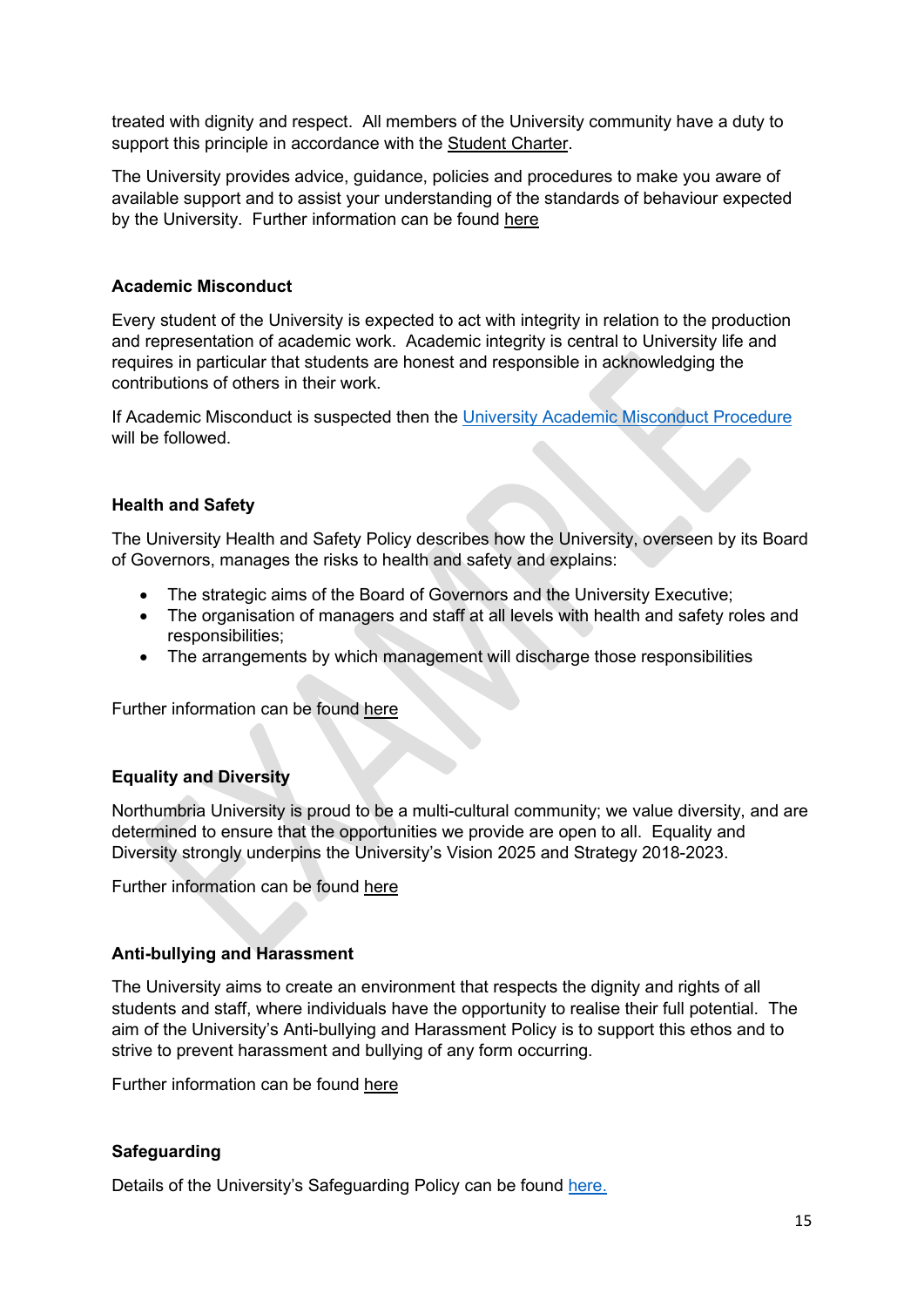#### **Prevent Duty**

The Counter Terrorism and Security Act 2015 places a duty on all universities, including Northumbria, as a relevant higher education body (RHEB) to have due regard to the need to prevent people from being drawn into terrorism. 'People' in this sense is principally staff and students and those who represent the University. The Prevent duty guidance for higher education institutions in England and Wales was published by the government in late summer 2015. This document requires universities to review their arrangements to ensure the Prevent Duty is implemented, to be overseen on behalf of government by HEFCE as 'principal regulator' of the University. HEFCE has produced a Monitoring Framework which all registered HEI providers in England are required to satisfy.

Further information can be found [here](https://northumbria-cdn.azureedge.net/-/media/corporate-website/new-sitecore-gallery/services/vco/documents/pdf/policies/aug-2020-annex-a-version-iii-prevent-duty-policy-statement.pdf?modified=20200811222117)

### <span id="page-15-0"></span>**How we Assess and Support our Students**

#### **Personal Tutors and Apprentice Coaches**

The University has a comprehensive learning support structure in place to ensure apprentices have the best possible chance of success. There are several points of contact for direct academic and learning support including: Module and Programme Leaders, Personal Tutors and Apprentice Coaches. A key design feature of our apprenticeship programmes is the interface between academic and workplace skills. University staff work closely with Apprentices and Workplace Mentors to ensure this synergy is understood and applied to maximise benefit to the Apprentice and Employer and prepare for End-point **Assessment** 

#### **Timetables**

Scheduled learning will be included the Apprentice's University timetable which they will be issued following enrolment and can be accessed from the University website and via Office 365 Calendar.

#### **Attendance**

Apprentices are expected to attend all timetabled university activities and individual attendance will be monitored using University systems. Apprentices will be expected to inform their Module Leader and Employer if they are unable to attend and make every effort to catch up on any missed work.

The Northumbria University [Student Attendance Monitoring policy](https://northumbria-cdn.azureedge.net/-/media/corporate-website/new-sitecore-gallery/services/academic-registry/documents/qte/student-engagement/student-attendance-monitoring-policy-for-2019-20.pdf?modified=20190904143221) will apply in the following situations and Faculties will have procedures for contacting students who either:

- Have failed to attend on two consecutive monitored attendance sessions in any one Module without authorisation *or;*
- Where there is a pattern of absence, which is affecting the student's work or causing concerns for the student's wellbeing or academic progress.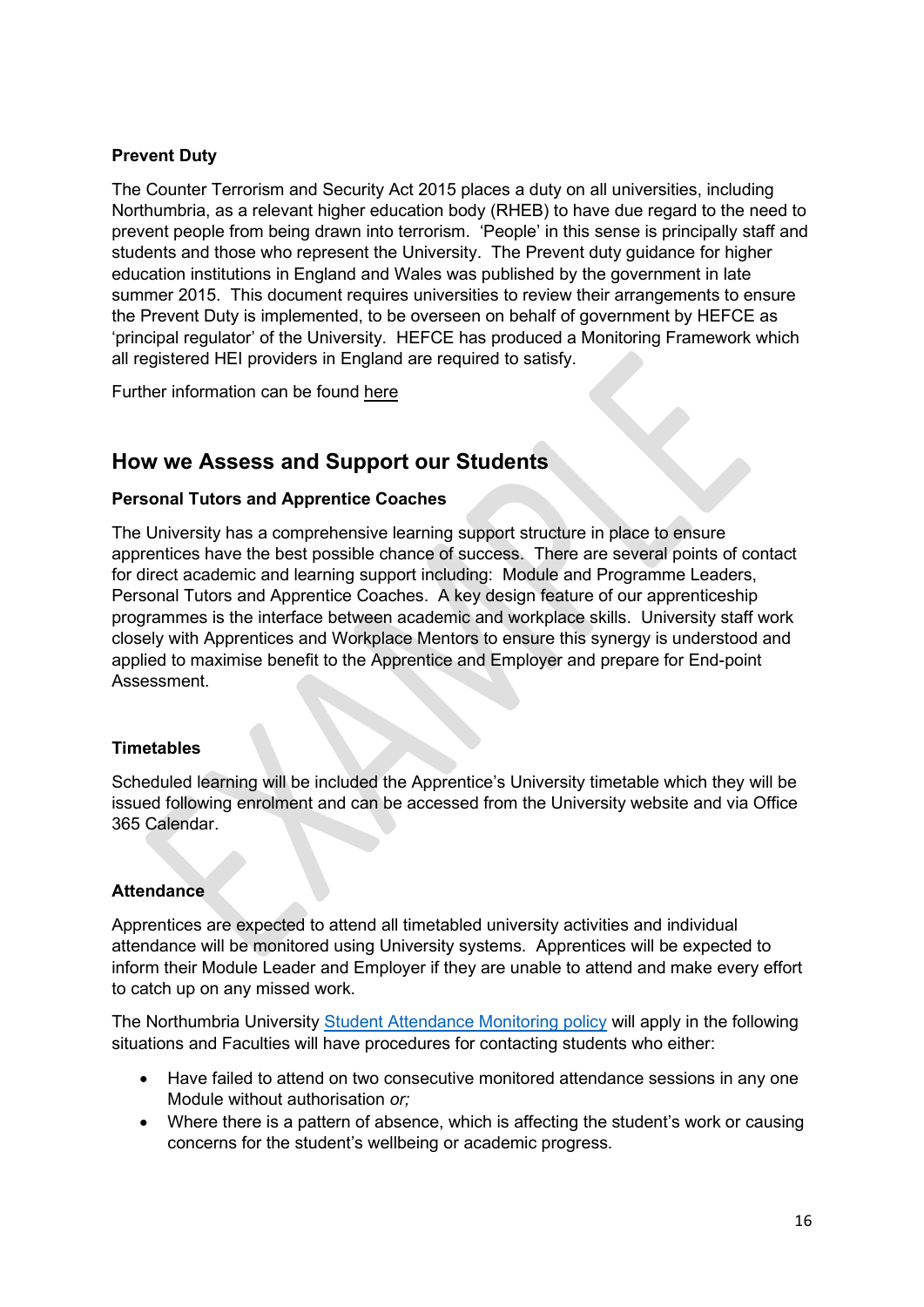#### **Apprentice Progress Monitoring**

Individual apprentice monitoring is essential for all three parties. Normal University processes will be supplemented by the requirements for apprenticeships generally and the specific requirements of the relevant Apprenticeship Standard. In line with the University's [Personal Tutor policy,](https://northumbria-cdn.azureedge.net/-/media/corporate-website/new-sitecore-gallery/services/academic-registry/documents/qte/student-engagement/pl,-d-,027-v003_personal-tutoring-policy.pdf?modified=20191002181930) the Apprentice and their allocated Personal Tutor will meet at least once a semester (but this does not preclude additional meetings). Further progress reviews (tri-partite meetings) will include the University Apprentice Coach, an Employer representative (normally the Workplace Mentor but may be somebody else nominated by the Employer) and Apprentice. As a minimum, these will take place quarterly or more frequently if defined in the Apprenticeship Standard.

#### **Sources of Student Support**

The Student Progress Service delivers a range of student support and administration, with responsibility for a wide range of student support activities ranging from key information, advice and guidance, to tailored support on 'student progress' activities. Their key activities include assessment receipting and return, managing student absence, student data checking activities, managing the authorisation of approvals for late submission of work (LA) and personal extenuating circumstances (PEC) claims.

The Student Support and Wellbeing Service supports student retention and progression by offering a range of professional support services, which complement the programme support offered by faculties. Services include disability and dyslexia support, counselling and mental health support, welfare support, 'change of circumstances' support, international student/ immigration support and funding advice/support. The service also hosts and oversees the work of the multi-faith chaplaincy/faith advice team, which works with students and staff.

The University Library Service supports learning, teaching and research by providing print and online scholarly and research collections, 24/7 library study space, and professional advice, information and guidance face-to-face and online. This includes support for developing core study skills, with a focus on information and digital literacy. The University Library offers formal programmes and the Northumbria Skills Programme (which will be of particular use to Apprentices); informal weekly drop ins at both City Campus and Coach Lane Libraries; "in programme" skills sessions for specific student cohorts arranged with members of academic staff, and our collection of online support materials, Skills Plus. The University Library also offers learning and research space within our three libraries, with over 2,000 study spaces in a variety of learning environments, including quiet and silent study, and social learning spaces for group and collaborative work.

Ask4Help is the frontline service dedicated to provide students with the first point of contact for all of Student and Library Services. Queries, which cannot be resolved by Ask4Help staff, are referred to the professional services in Student and Library Services, or to Faculty, or to corporate services. [Ask4Help Online](http://ask4help.northumbria.ac.uk/) provides a comprehensive range of answers to frequently asked questions and is of benefit to students as a central point of reference for information about many different topics.

#### **The Student Portal**

The portal provides students with general University information, customised information about their programme e.g. their timetable, and facilitate access to a number of University self-serve activities. These include: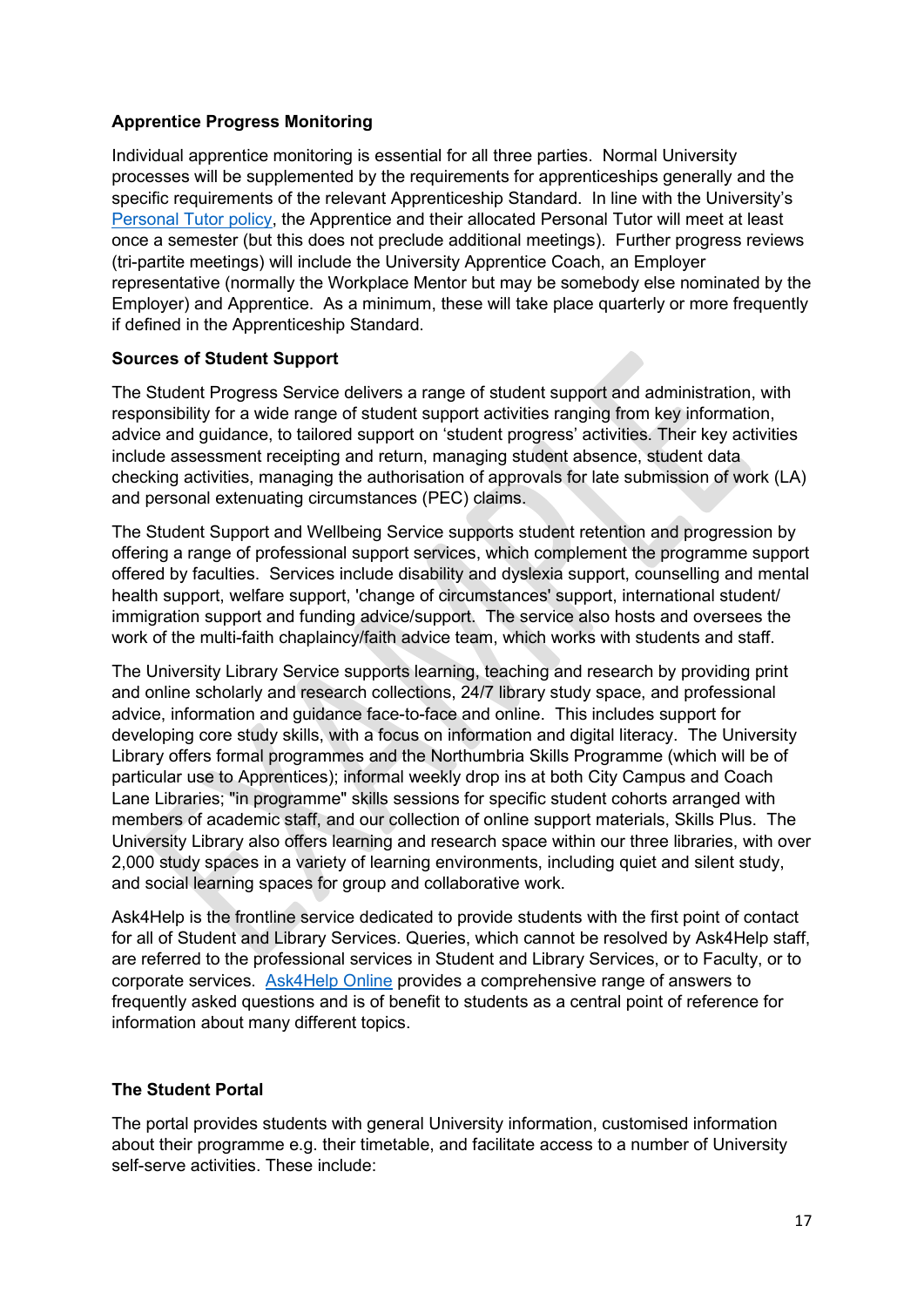- Enrolment: Every year Apprentices will re-enrol through the portal to re-confirm their details or amend as appropriate.
- Course (Programme) details: Including programme start and end dates, Personal Tutor and Programme Leader details, module information online.
- Programme Representatives: Names and contact details of the Programme Reps, Department Rep and Student Union Officers.
- Self Service letters: This provides the ability to request services such as a Confirmation of Enrolment letter.
- Change of Circumstances: Links to Student Progress Team should students wish to change programme, take a break from their studies or leave the University.
- Student Details: Facility to maintain and update all their personal data such as contact details. They will also receive messages here if any data is missing
- Congregation: Provides students with details about the graduation ceremony, confirming attendance.
- Personal Extenuating Circumstances: If extenuating circumstances significantly affect assessed work, Apprentices can submit a claim through the online service.
- Module Results: Students can access this service directly,

#### **IT Support**

The University offers flexible, enhanced, anytime, anywhere technologies to support their studies including:

- Email on Smartphone: Setup University email & manage everything from one place
- Simply Web enabling the student to access files, software, email through one desktop wherever their location
- Online Learning: enables the student to engage with learning content anytime, anywhere
- Use of Northumbria IT with 3000+ computers available in 24/7 Open Access areas and IT Labs when on campus.

#### **Student Representation**

Programme Representatives are elected by their peers to represent the views of students to the University. They are trained and supported by the Students' Union to take forward any programme-wide feedback, and let the University know what students are enjoying on the programme, or what students would like to see improved. This includes taking part in the Student Staff Programme Committees (SSPCs). The SSPC is a formal, minuted meeting of academic, technical and professional support staff and student representatives. Minutes will be posted on the Programme Site on Blackboard (the eLP site) after the meeting.

#### **Collecting Programme Feedback**

Feedback is requested on every module the Apprentice undertakes. This can be informal but will also be formally requested towards the end of a module via an online questionnaire. This module feedback contributes to module evaluation, which also includes student performance on the module, feedback from external examiners and feedback from SSPCs.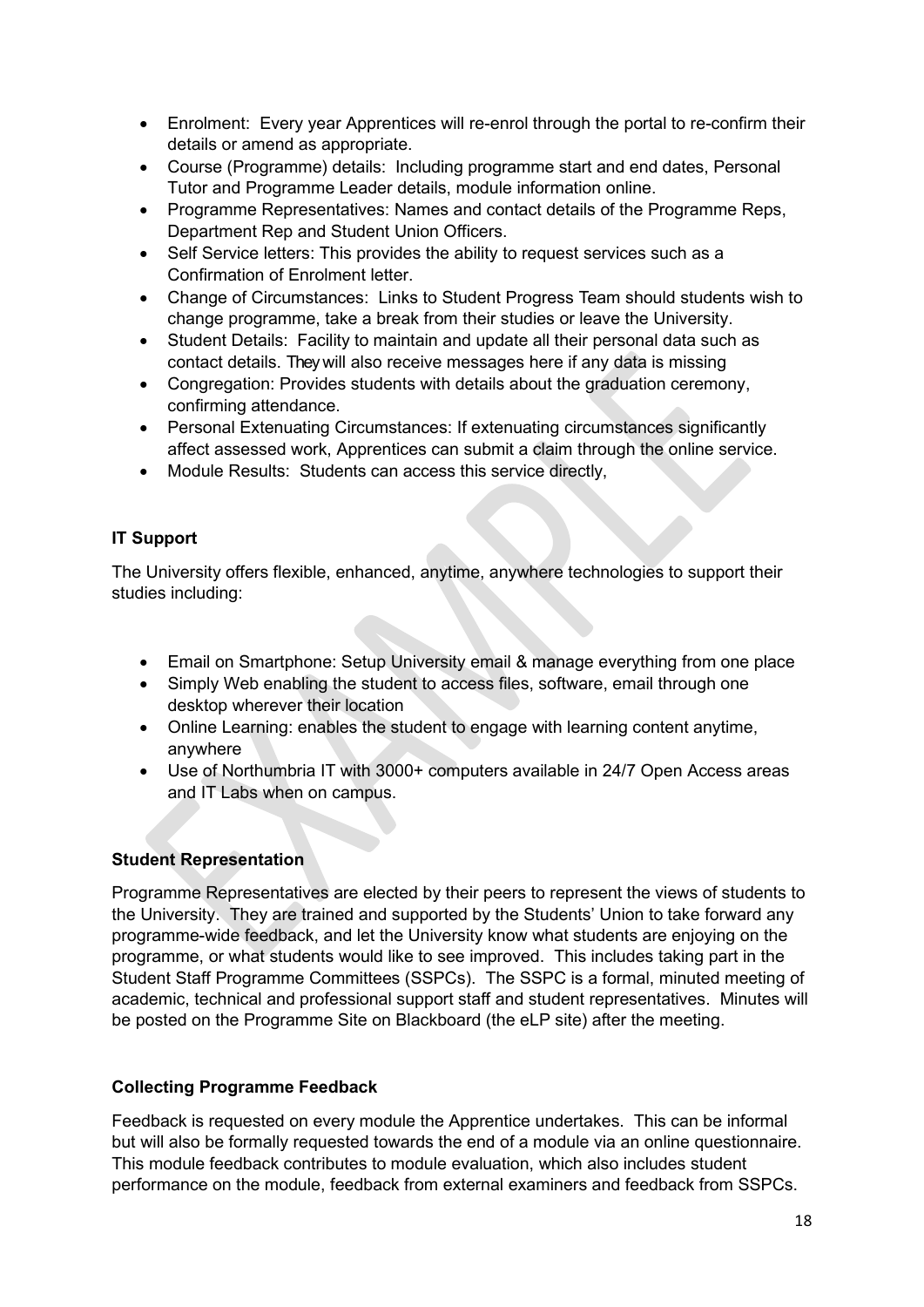Module evaluation is shared with students and informs any changes or developments to modules for the next delivery of the module.

Additionally, students will be asked for programme feedback on an annual basis also through an online questionnaire and for students on the final year of an undergraduate programme this will be undertaken through completion of the National Student Survey. At intervals during the year, students may also be asked to complete a short Pulse survey.

#### **Student Engagement Forums**

These are advisory and do not replace the formal NSU student representation system and happen at University and Department level. Students are stakeholders and partners in learning and should contribute fully to decisions affecting their academic and wider student experience. The University Student Engagement Forum is managed by the Northumbria University Students' Union (NSU) in partnership with and facilitated by the University. The Forum is a face-to-face consultation and a feedback opportunity between students, NSU and the University informing NSU and University plans and complements Departmental Student Engagement Forums.

#### **Feedback on Work**

Feedback on assessments will be provided to Apprentices within 20 working days (four weeks) following the assessment hand-in date. Hand-in and hand-back dates will be specified in the module information. As well as providing a mark for their work, students will be provided with formative feedback.

#### **Referral and Deferral**

If a student is referred in a module, they will be required to resubmit an assignment or re-sit an examination. As outlined in the [University Academic Regulations for Taught Awards i](https://northumbria-cdn.azureedge.net/-/media/corporate-website/new-sitecore-gallery/services/academic-registry/documents/qte/assessment/guidance-for-students/academic-regulations-for-taught-awards-2019-20.pdf?la=en&modified=20191112085903&hash=739B150A76E2586F2F71145D859A465B9A814BF8)t is the student's responsibility to ensure that all referrals/deferrals are completed.

Deferral describes the situation when the Programme Assessment Board (PAB) decides that they should be given a first attempt at the assessment.

University Regulations allow a student who has failed at referral attempt to repeat the whole stage of a programme or individual modules. They are not allowed to progress to the next stage until they have successfully completed all modules. However, ESFA Rules and Guidance state funding is not available for students repeating any part of the programme if there is no new learning involved. In these cases, University tuition fees must be paid by the Employer as the Apprentice must not be charged.

#### **Results**

Following Programme Assessment Boards (PABs) students can access their end of level Student Module Record Form (SMRF) via the Student Portal on given published dates.

Marks received before a Programme Assessment Board (PAB) are subject to change and are not confirmed until they have been ratified at the Board.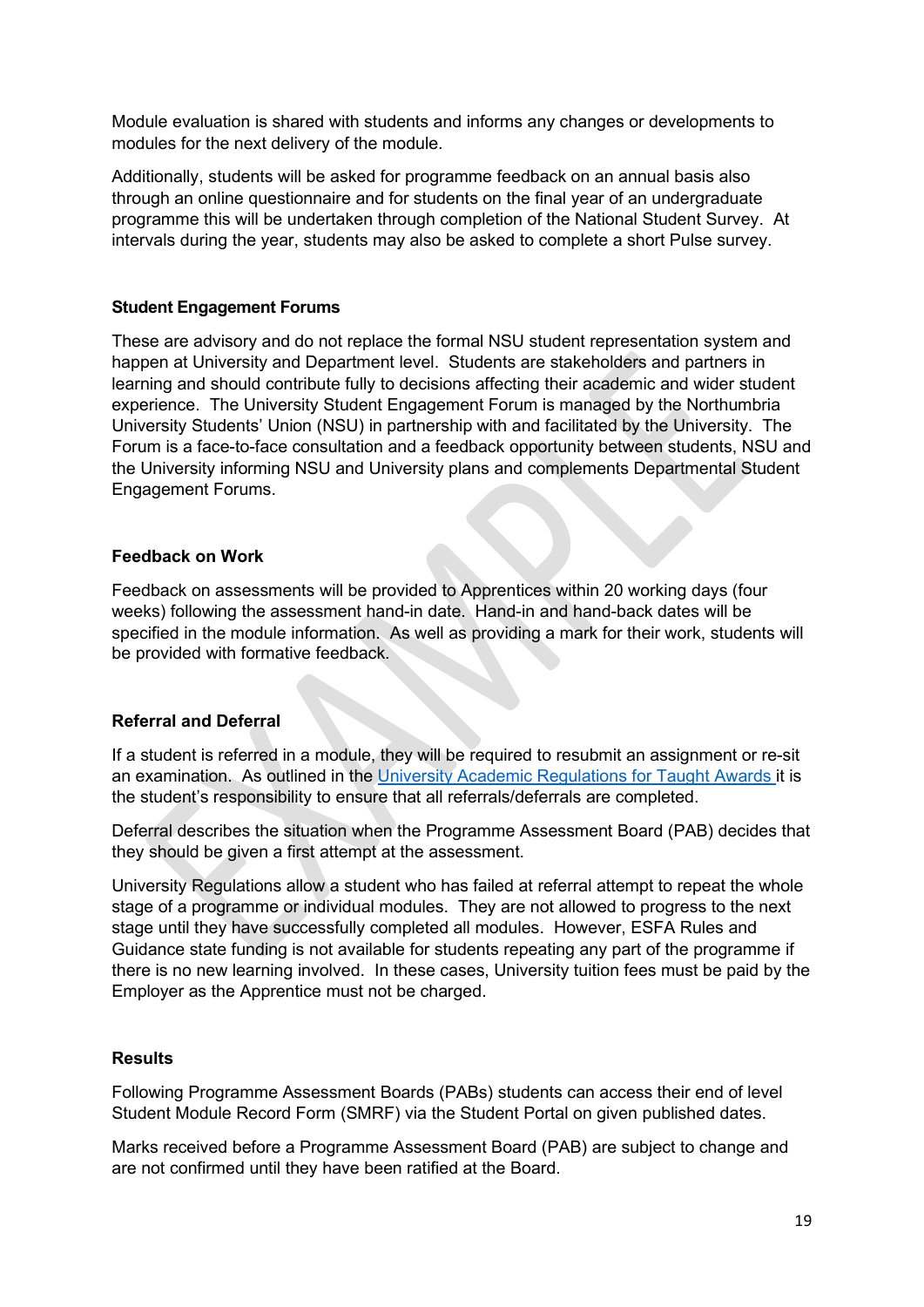#### **End-point Assessment**

The End-point Assessment is a holistic and independent assessment of the knowledge, skills and behaviours, which have been learnt throughout an Apprenticeship Standard. The requirements for End-point Assessment are set out in the Assessment Plan for the specific standard. An Apprentice can only take the End-point Assessment once they have met the minimum duration of an apprenticeship, satisfied the gateway requirements set out in the Assessment Plan and their Employer (in consultation with the Training Provider) is content they have attained sufficient skills, knowledge and behaviours. It is expected that all Apprentices who fulfil this criteria will attempt to undertake End-point Assessment.

Unless the apprenticeship has been identified as an 'integrated standard', the Employer will select an End-point Assessment Organisation (EPAO) to deliver the End-point Assessment from the Register of End-point Assessment Organisations (The Register).

Although the University will be involved in arrangements for End-point Assessment, the assessment itself must be independent. The End-point Assessment requirements are set out in the Assessment Plan for the [Standard.](https://www.instituteforapprenticeships.org/apprenticeship-standards/chartered-manager-degree/) Some assessment plans give the Employer and the Provider specific roles but having been involved in delivering the programme Northumbria cannot make End-point Assessment judgement for that same group of Apprentices.

## <span id="page-19-0"></span>**Funding**

*NB: Please refer to ESFA Funding Rules and Guidance found [here](https://www.gov.uk/guidance/apprenticeship-funding-rules) and the relevant Apprenticeship Standard for greater detail. All Standards can be found [here](https://www.instituteforapprenticeships.org/apprenticeship-standards/)*

The Apprenticeship Levy or Employer ESFA/Co investment fund (for non levy Employers) covers:

- Apprenticeship training
- End-point Assessment
- Registration and examination (including certification) costs associated with mandatory qualifications excluding any licence to practise
- Planned on-programme assessment (progress reviews)
- Funding to re-take mandatory qualifications or the End-point Assessment, providing additional learning takes place
- Materials (non-capital items) used in the delivery of the Apprenticeship Framework or Standard i.e. the equipment or supplies necessary to enable a particular learning activity to happen.

ESFA will provide additional funding for:

- Apprentices requiring level 2 Maths and English qualifications
- Apprentices who are aged 16-18 at the start of their apprenticeship
- Apprentices with learning difficulties and disabilities
- Apprentices who for a range of other reasons may be eligible for additional funding (see ESFA Funding Rules)

Costs which the ESFA does not cover include: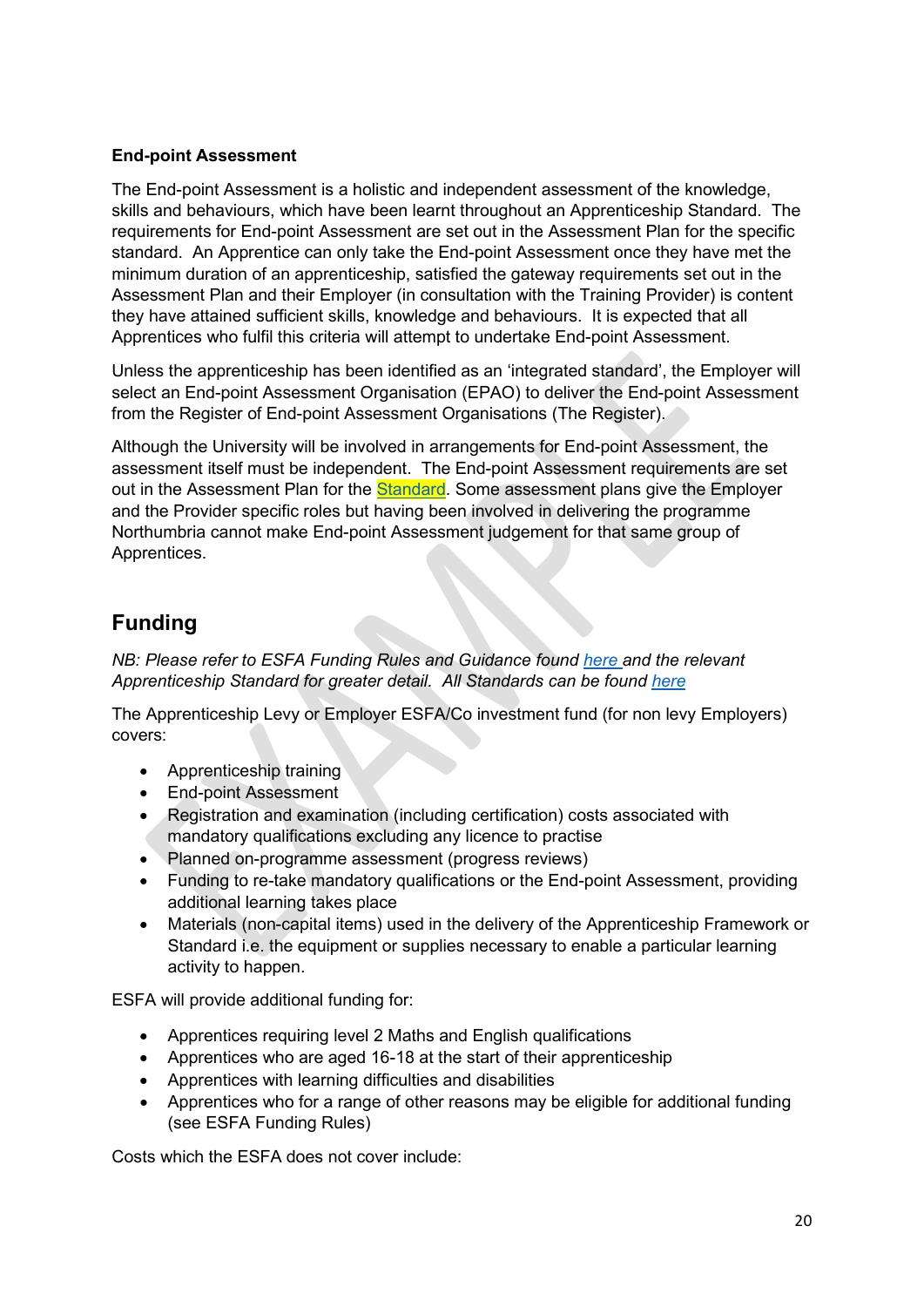- Enrolment, induction, prior assessment, initial diagnostic or similar activity
- Training, assessment, exams or tests in any skills and knowledge solely and specifically required to acquire licence to practise (applies even where the licence is required in the Apprenticeship Standard.
- Repeating the same regulated qualification previously achieved *unless it is a requirement* for the apprenticeship or for any GCSE where a grade C or 4 or higher has not already been achieved.
- Registration, examination and certification costs for non-mandatory (not specifically listed in the standard) qualifications

As stated in the ESFA Funding Rules an individual Apprentice must not be asked to contribute financially to the cost of training, on-programme or End-point Assessment. This includes where the individual has completed the programme successfully or left the programme early. Costs include any co-investment or additional training and assessment costs, above the funding band, that you have paid directly to the main provider where this is part of the agreed apprenticeship.

Note that as per clause 4.1.9 of the Apprenticeship Training Services Agreement, the Employer may be asked to provide payment where the Apprentice does not attempt Endpoint Assessment.

#### **Accessing Funding**

Apprenticeships are funded via the Apprenticeship Levy and/or Government co-investment funding. The agreed fee covers the End-point Assessment (EPA). Funding is normally released from the Apprenticeship Levy to the University on a monthly basis for the duration of the apprenticeship.

A schedule of payments will be agreed between the Employer and the University for any additional payments to be made by the Employer (for example co-funding payments).

The maximum funding band set by the Government for this apprenticeship is **£22,000**

Employers with access to the Digital Apprenticeship Service should link with Northumbria University by following these steps:

#### **Digital Apprenticeship Service (DAS)**

Go to your Digital Apprenticeship Service account: [https://accounts.manage](https://eur02.safelinks.protection.outlook.com/?url=https%3A%2F%2Faccounts.manage-apprenticeships.service.gov.uk%2Fservice%2Findex&data=02%7C01%7Ckerry.douglas%40northumbria.ac.uk%7C9f2326d1e4264434a8a608d83f9291c8%7Ce757cfdd1f354457af8f7c9c6b1437e3%7C0%7C0%7C637329246039410644&sdata=Jw0P7AaTkWBPa%2BAHnKgI4aMa7lHNJt%2FoEzlod83%2F398%3D&reserved=0)[apprenticeships.service.gov.uk/service/index](https://eur02.safelinks.protection.outlook.com/?url=https%3A%2F%2Faccounts.manage-apprenticeships.service.gov.uk%2Fservice%2Findex&data=02%7C01%7Ckerry.douglas%40northumbria.ac.uk%7C9f2326d1e4264434a8a608d83f9291c8%7Ce757cfdd1f354457af8f7c9c6b1437e3%7C0%7C0%7C637329246039410644&sdata=Jw0P7AaTkWBPa%2BAHnKgI4aMa7lHNJt%2FoEzlod83%2F398%3D&reserved=0)

If you are adding the Northumbria University for the first time, go to 'Your Organisations and Agreements' section and select 'Add organisation'.

Before being able to add your first Apprentice, you will firstly need someone in your organisation to authorise the ESFA Agreement. You will also need to make a note of the University's UKPRN: 10001282.

In the 'Apprentices' section, you can begin adding your Apprentices, which will be passed to the University for review and approval.

You can ask the University to add the Apprentices on your behalf, which you can select in the 'add an Apprentice' form. If you do this, you will still have to approve any Apprentices added by the University before any funding is released.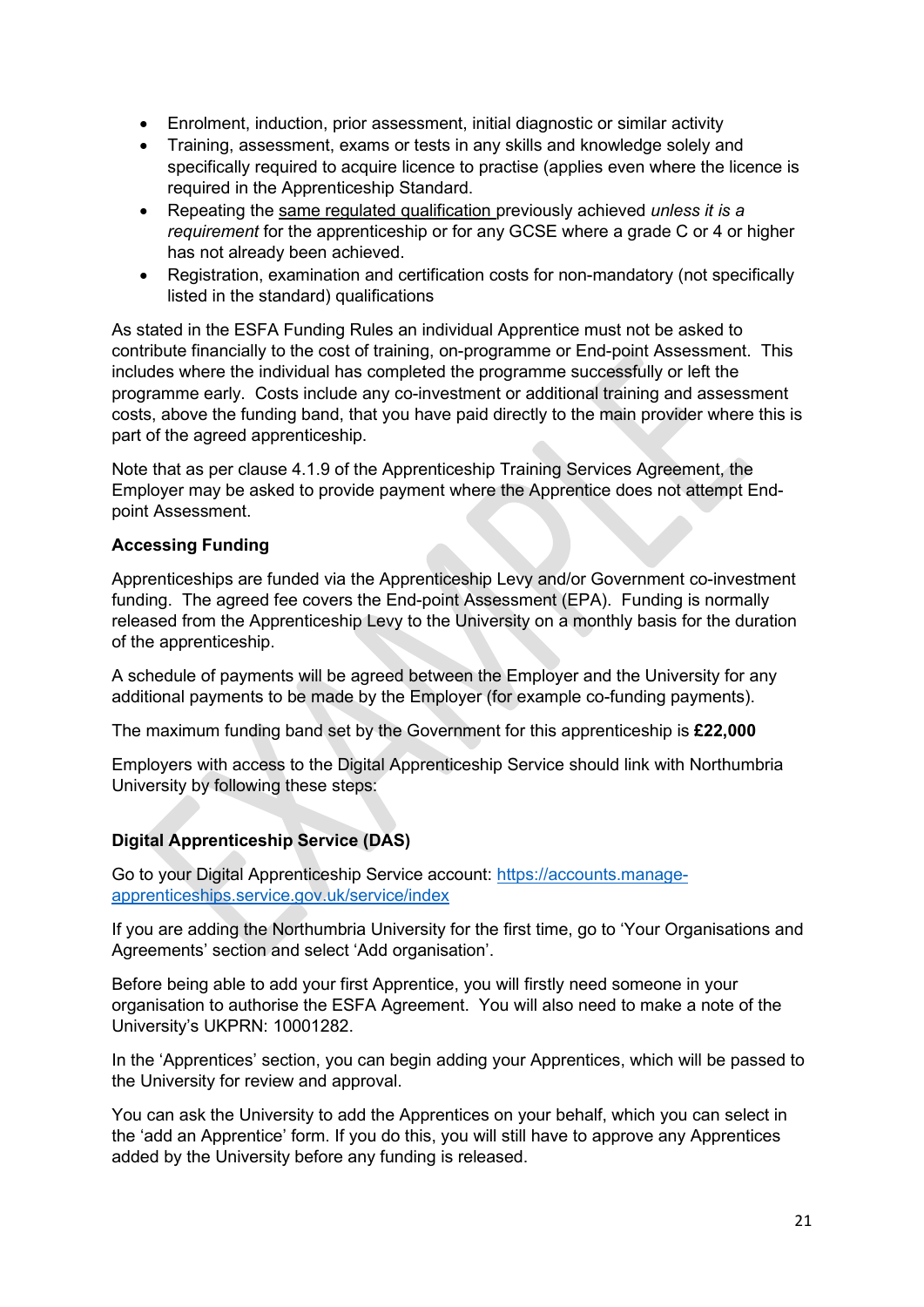You can also grant permissions in the "Your training providers" section on the homepage. This would allow the University to add apprentice details on your behalf without you having to make a request. Once the Apprentice or cohort details have been added by the training provider, you will still have to approve the Apprentice(s) before funding is released. This is particularly useful for Employers that will be sending apprentices to a training provider on a regular basis.

The following is a link to an online video which walks you through the process which may be helpful if you have not done this before: [https://www.youtube.com/watch?v=XMgLFfGK0iM](https://eur02.safelinks.protection.outlook.com/?url=https%3A%2F%2Fwww.youtube.com%2Fwatch%3Fv%3DXMgLFfGK0iM&data=02%7C01%7Ckerry.douglas%40northumbria.ac.uk%7C9f2326d1e4264434a8a608d83f9291c8%7Ce757cfdd1f354457af8f7c9c6b1437e3%7C0%7C0%7C637329246039420638&sdata=aJjtnPyA4h0G4xSw9te7Y88Z6DGi5sQ%2FEt6F57UfUNk%3D&reserved=0)

Other helpful support videos are available to assist with common themes and can be found at [https://www.youtube.com/channel/UCROOCs9OvIwqFOy5\\_E0Jtfg](https://eur02.safelinks.protection.outlook.com/?url=https%3A%2F%2Fwww.youtube.com%2Fchannel%2FUCROOCs9OvIwqFOy5_E0Jtfg&data=02%7C01%7Ckerry.douglas%40northumbria.ac.uk%7C9f2326d1e4264434a8a608d83f9291c8%7Ce757cfdd1f354457af8f7c9c6b1437e3%7C0%7C0%7C637329246039420638&sdata=XKB2%2Fv6fffkGy4OxOAEi2EwJnyIvR6cIWcerBbQMegw%3D&reserved=0)

# <span id="page-21-0"></span>**Northumbria University's Programme Quality Assurance**

#### **Programme review: internal (University and Employer)**

Apprenticeship programmes will be subject to the same annual programme monitoring process as [standard Northumbria](https://www.northumbria.ac.uk/about-us/university-services/academic-registry/quality-and-teaching-excellence/monitoring-and-review/) programmes. This process ensures that student learning opportunities enable the intended learning outcomes of the programme/s to be achieved and evaluates student attainment of academic and Apprenticeship Standards. It should consider how the student learning experience may be improved and identify strengths and good practice.

The process entails completion of a Programme Enhancement Plan (PEP), which will be informed by a number of triggers including statistical data relating to student performance and other output data. This will be completed in full collaboration with the Employer organisation. The process will be initiated by Northumbria staff, normally after completion of the academic year.

There will also be regular internal strategic reviews concerning all Northumbria Apprenticeship programmes.

Degree Apprenticeships will also be incorporated into the six yearly [Periodic Review](https://www.northumbria.ac.uk/about-us/university-services/academic-registry/quality-and-teaching-excellence/monitoring-and-review/) of Departments.

#### **External Oversight**

As part of ESFA Funding Rules, the University (as the provider) is required to maintain the evidence pack, which is subject to ESFA audit. This will be managed electronically and will require the Employer to submit a number of items to the University (see earlier section 'The Employer's Role in the Partnership').

#### **Accreditation and re-accreditation**

Degree Apprenticeships with Professional, Regulatory or Statutory Body (PSRB) accreditation may require the University to submit data about the programme/students on a regular basis or for the purposes of reaccreditation. This will depend on in individual PSRB requirements.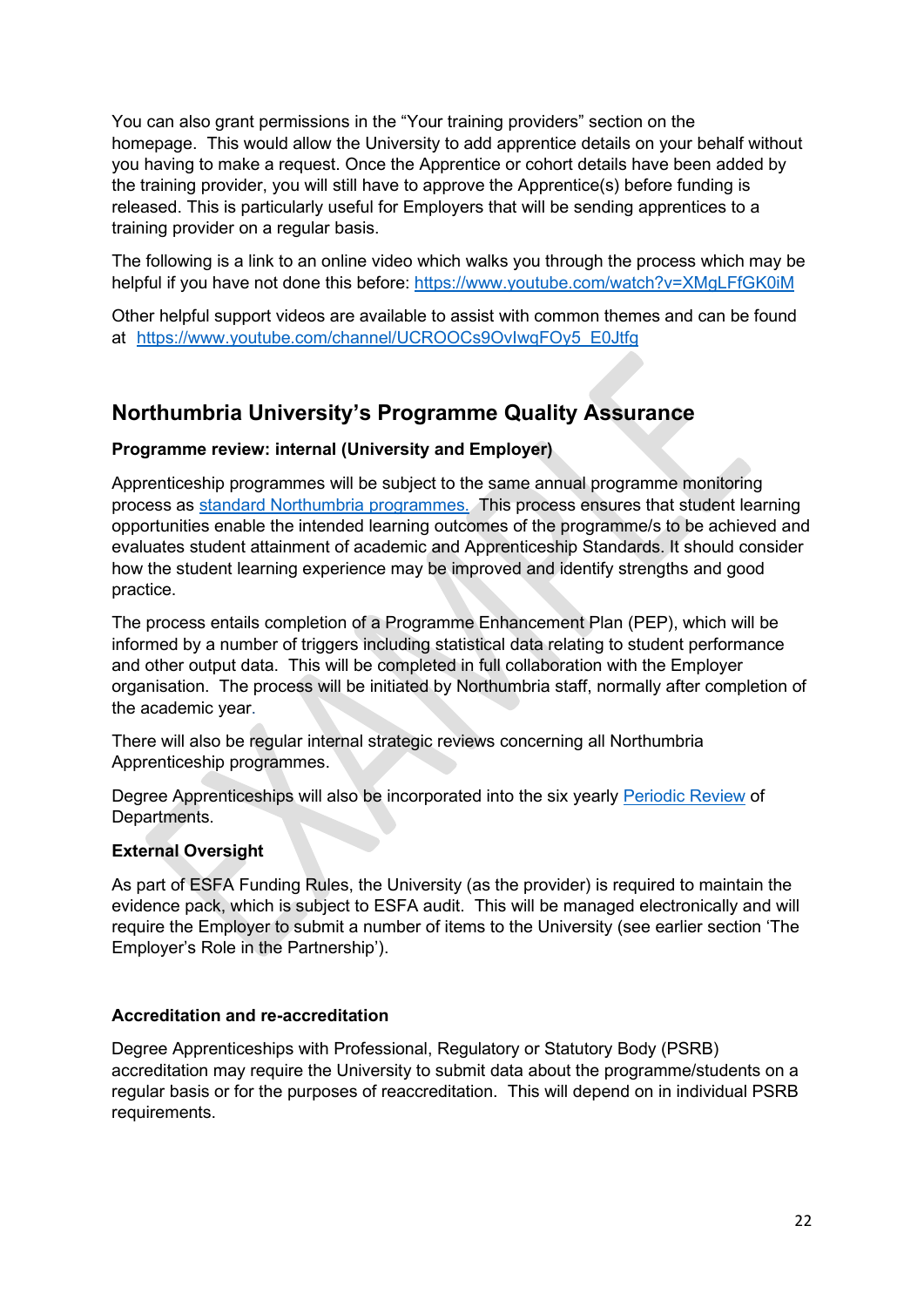# <span id="page-22-0"></span>**Appeals and Complaints**

#### **Employer Complaints**

If you, as the Employer have a problem or issue regarding any aspect of the University's role in the apprenticeship you should follow the process below. Please note there is a separate process for student complaints and appeals and you may need to establish which is the most appropriate route for you particular issue.

#### **Informal Issue Resolution**

In the first instance, Employers should contact the Educational Partnership Team at [rg.da.academic.support@northumbria.ac.uk](mailto:rg.da.academic.support@northumbria.ac.uk) with queries or concerns regarding the apprenticeship programme, Apprentice progress, funding or any other aspect of the partnership. The team aim to provide an initial response within 2 working days. If the issue cannot be resolved informally, the contractual dispute resolution process will be invoked.

#### **Dispute Resolution**

In the event of a dispute arising between the parties in relation to this agreement, either party may serve written notice on the other stating the nature of the dispute (a Dispute Notice). See clause 7 of the full Training Service Agreement for details and procedure.

In addition to the process set out in clause 7 Apprentices and Employers can contact the apprenticeship helpline regarding apprenticeship concerns, complaints and enquiries:

ESFA Apprenticeship Service Support

Email: [helpdesk@manage-apprenticeships.service.gov.uk.gov.uk](mailto:helpdesk@manage-apprenticeships.service.gov.uk.gov.uk) Tel: 08000 150 600

#### **Student Complaints and Appeals**

The University has set procedures for the Apprentice to appeal against decisions made by the University so consideration occurs and decisions are made in a systematic and transparent manner. These procedures apply to those elements of the Degree Apprenticeship that the University is responsible for.

In all cases, it is best to first raise any concerns the student may have directly with the person most directly involved with those circumstances. If the student remains dissatisfied he/she may raise your concerns formally (please refer to the relevant section of the '[Handbook of Student](https://northumbria-cdn.azureedge.net/-/media/corporate-website/new-sitecore-gallery/services/vco/documents/pdf/handbook-of-student-regulations/student-regulations-2020-21/hosr-202021-taught-final.pdf?modified=20200727195836) Regulations' for further details).

Hopefully students will not need to use these procedures but, should they need to do so, they will find their concerns are listened to and considered in a fair manner.

The University 'Student Appeals and Complaints Ombudsman' is responsible for the operation of the University's student appeals and complaints processes and also investigates appeals on behalf of the Vice-Chancellor. Students having any questions about these procedures should contact 'Student Appeals and Complaints Ombudsman' by email. Alternatively, students may wish to contact the Students' Union Education Caseworker. The 'Student Appeals and Complaints Ombudsman' works closely with them to ensure proper, transparent, access to the University's appeals and complaints processes.

The Office of the Independent Adjudicator (the OIA) is the ultimate body to whom students in English and Welsh universities may take their cases. It is completely independent of the